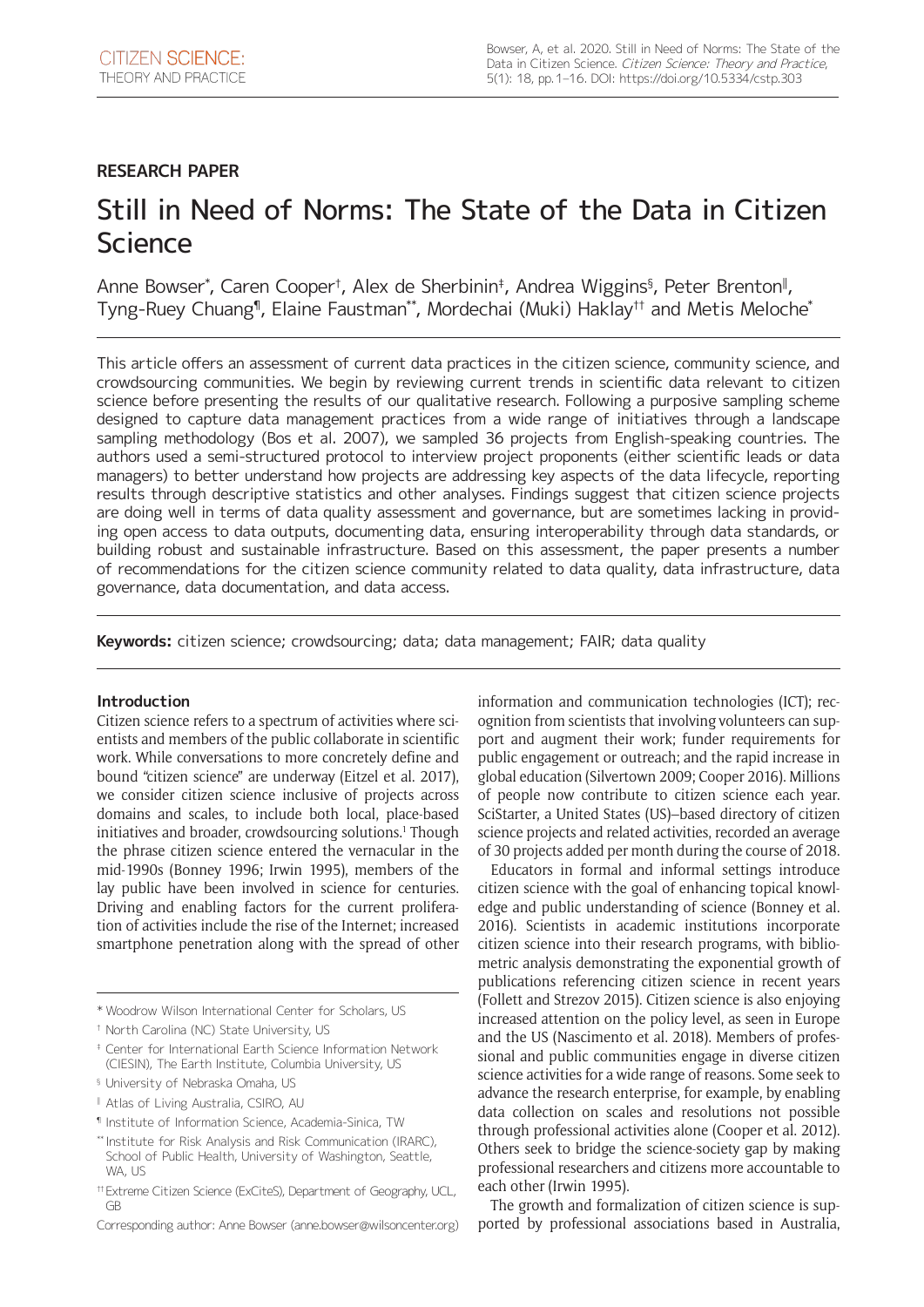Europe, and the US, as well as emerging associations in Asia, South America, and Africa. These organizations provide convening power, and help collect and distribute best practices on the science of citizen science, including through conferences and a peer-reviewed journal (Storksdieck et al. 2016). As further evidence for global reach, the Citizen Science Global Partnership was launched in collaboration with United Nations Environment Programme as a network-of-networks supporting global coordination and linking citizen science to the UN. Sustainable Development Goals (SDGs). Beyond the establishment of new organizations, existing governments and NGOs are developing resources for their employees, grantees, and partners to conduct citizen science. For example, the US. Federal Government and partners launched the [CitizenScience.gov](http://CitizenScience.gov) platform in 2016, which included a toolkit, a catalogue of federal citizen science projects, and a community page (Nascimento et al. 2018).

One common theme across these citizen science initiatives is the central importance of data collected or generated by the efforts of volunteers who are not typically from scientific professions. As the common denominator in nearly all citizen science projects, data are the foundation of citizen science: Without proper handling of such data, projects will have limited success. However, the potential to generate knowledge through primary research and the reuse of data, and to inform evidence-based

decision-making, will be limited if the field does not further advance norms around high-quality data collection and management. Several researchers have offered case studies of individual citizen science projects that excel at various aspects of data collection, management, and use. These case studies generally document effective practices within a specific project, and sometimes offer more generalized recommendations in areas including avian presence and distribution (Sullivan et al. 2017), marine debris (van der Velde et al. 2017), urban tree inventories (Roman et al. 2016), and invasive species (Crall et al. 2011).

Other researchers have identified and analyzed, for example, data quality practices and fitness-for-use assessments across citizen science initiatives (see for example Specht and Lewandowski 2018; Kelling 2018; Aceves-Bueno et al. 2017; Kosmala et al. 2016; Lukyanenko et al. 2016; Sheppard, Wiggins, and Terveen 2014; Wiggins et al. 2011). Still others delved into issues related to standardized data collection (Higgins et al. 2018; Sturm et al. 2017), data management (Schade et al. 2017; Bastin et al. 2017) or concepts like fitness to purpose or fitness for use (Parrish et al. 2018). But with the exception of Schade et al. (2017), who collected data focused on citizen science data access, standardization, and preservation via an online survey, little published work in the context of citizen science evaluates practices related to the full data lifecycle as defined in **Box 1**.

## **Box 1: Data Lifecycle and Data Management.**

This box provides definitions of different aspects of the data lifecycle and data management. The purpose is to provide a high-level overview for citizen science researchers who may be less familiar with terminology and approaches taken by the research data community.

**Data acquisition:** Collection, processing, and curation of scientific information. Acquisition can occur through human observation or automated sensors.

**Data quality:** Quality assurance/quality control (QA/QC) checks taken across the data lifecycle, from acquisition to archiving to dissemination. These include validation, cleaning, and checks for data integrity.

**Data infrastructure:** Tools and technologies including hardware and software that support data collection, management, and access.

**Data security:** Methods of protecting data from unauthorized access, modification, or destruction through proper system security and staff training.

**Data governance:** Rules for the control of data including provisions for stewardship, privacy, and ethical use, including ensuring the protection of personally identifiable information (PII).

**Data documentation:** Discovery metadata (structured descriptive information about data sets used by catalog search tools) and documents describing data inputs and methods used to develop data sets.

**Data access:** The conditions required for users to find and use data, including metadata and licensing. The research community has variously adopted standards of open access or FAIR (Findable Accessible, Interoperable, and Reusable) data. This includes long-term preservation.

**Data services:** Tools and web-based applications built with data sets and computer code.

**Data integration:** The process of combining data from different sources, which requires interoperability enabled through the use of data and service standards.

For additional information on any of these aspects, visit the World Data System training resources page [\(https://](https://www.icsu-wds.org/services/training-resources-guide) [www.icsu-wds.org/services/training-resources-guide\)](https://www.icsu-wds.org/services/training-resources-guide) or the ESIP Federation data management training clearinghouse [\(http://dmtclearinghouse.esipfed.org/](http://dmtclearinghouse.esipfed.org/)).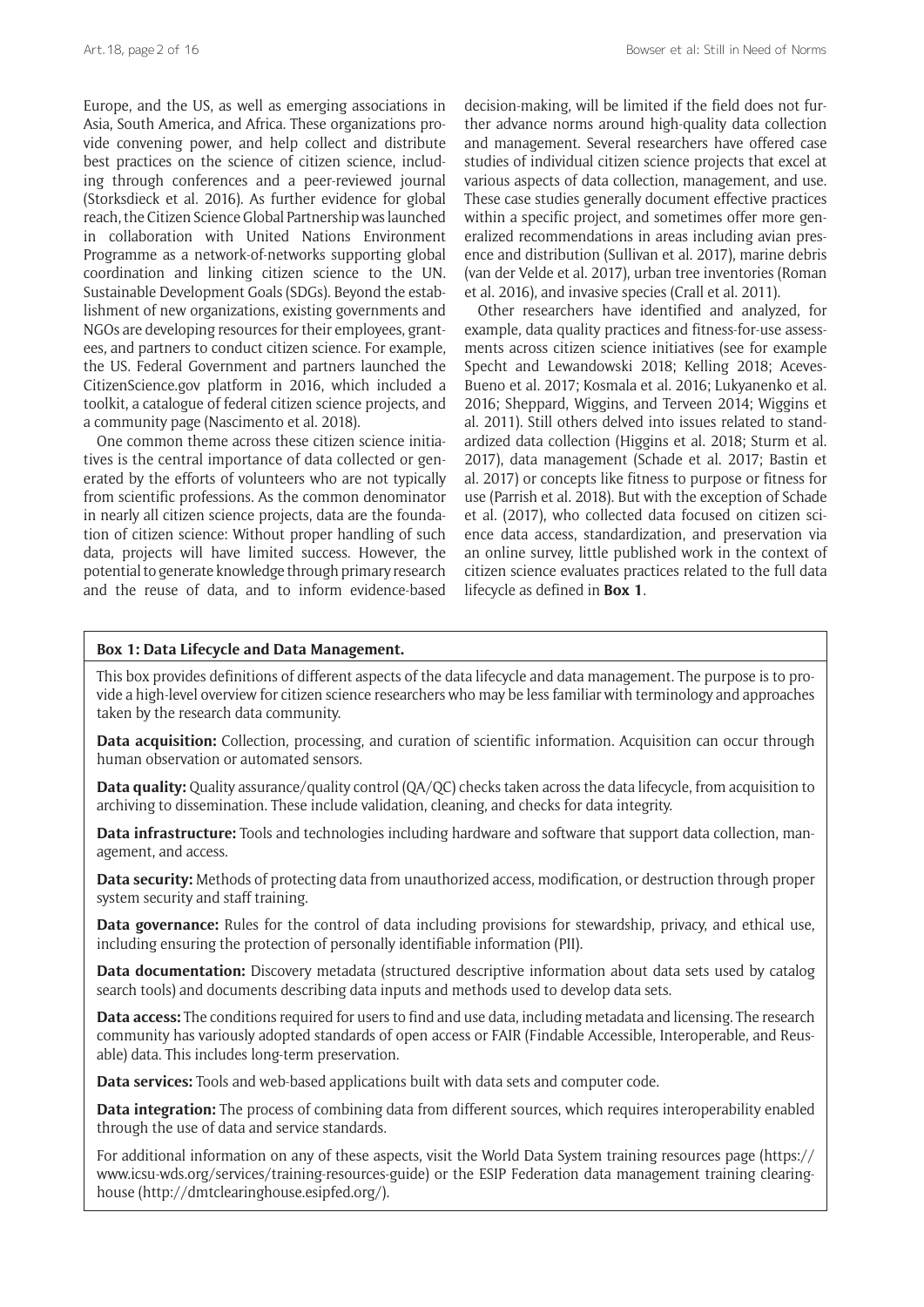We sought to advance conversations about the state of the data in citizen science through structured interviews with 36 citizen science projects around the world, representing many scientific domains, and to provide recommendations for improved practice. This research was conducted by citizen science and data experts working under the auspices of the International Science Council Committee on Data (CODATA) and World Data System (WDS). Together, CODATA and WDS formed a task group, Citizen Science and the Validation, Curation, and Management of Crowdsourced Data, in 2016. The objectives of the task group were to better understand the ecosystem of data-generating citizen science, scientific crowdsourcing, and volunteered geographic information (VGI) to characterize the potential and challenges of these developments for science as a whole, and data science in particular.

Following this introduction, we review current trends in science and scientific data relevant to citizen science, and then examine current issues around data quality and fitness for use in citizen science. The first contribution of this paper is an exploratory empirical investigation into the state of the data in citizen science. We present our methods and results of the survey of practices before discussing the results. This paper also contributes practical and research-oriented recommendations. As an initial step toward offering concrete guidelines, we identify a list of good data management practices that may be helpful for citizen science projects to consider, particularly if they wish to elevate the value of their data for reuse. We also suggest areas where more research is needed to understand more about our findings, and maximize the impact of this steadily growing field.

## **Trends in Science and Scientific Data Shifting norms around open and FAIR**

Norms and practices governing data management are still emerging in conventional science, and are not yet firmly established across disciplines. One important development in scientific research is the emergence of open and FAIR (Findable, Accessible, Interoperable, and Reusable) principles. Broadly, open science is research conducted in a way that allows others to collaborate and contribute (OECD 2020). As a movement or paradigm, open science can be traced to the Scientific Revolution of the late 16th and early 17th centuries when rapid dissemination of knowledge became a guiding principle for scientific research (David 2008). Contemporary advocates argue that open science strengthens research by facilitating reproducibility through transparency (Munafò et al. 2017), and makes science more accessible to stakeholders including the general public, though important power differences often remain (Levin and Leonelli 2017). Recently, open science has been accelerated by policy initiatives in Australia, the European Union, the United Kingdom, and the US (Tenopir et al. 2015).

As an umbrella term, open science encompasses a range of components, including participatory research; open access to research publications and pre-prints; open access to data and methodologies, including processes such as lab notes and code; open peer review; and open access dissemination of results and data. Within open science, much of the emphasis to date has been on open data sharing, with a strong focus on licensing. Clear data licensing helps enable open data by clarifying to third party users the status of a data set and their ability to apply the data for different purposes and under different conditions. Common ways to release open data include the Creative Commons Public Domain Dedication (CC0), the Creative Commons Attribution license (CC BY), the Creative Commons Attribution-NonCommercial license (CC-BY-NC), or the Creative Commons Attribution-ShareAlike (CC-BY-SA). These latter licenses include restrictions that can be problematic, an issue we discuss further in Section 5.

A second, related movement is emerging around making data more FAIR. Many of the ideals behind FAIR match the rhetoric around open science; guiding principles include transparency, reproducibility, and reusability (Wiklinson et al. 2016). Calls for open and FAIR data differ on a few key points. First, all FAIR data do not necessarily need to be open. FAIR is about enabling, rather than securing, access to information. Whereas open data are necessarily free of charge, FAIR data could be accessible but behind a paywall. Second, while open science can be described as a paradigm, or an approach to scientific research, FAIR is more prescriptive, offering concrete guidelines and even checklists for researchers to follow (Wilkinson et al. 2016). Practices around cataloguing and metadata documentation help make data FAIR.

## **The state of the data in scientific research**

Understanding the current state of data management is critical for understanding and charting progress moving forward. Notably, the larger scientific community has only recently begun to adopt practices related to open and FAIR data. One benchmark study of 1,329 researchers across scientific domains explored practices and perceptions of data sharing (Tenopir et al. 2011).<sup>2</sup> At the time of publication in 2011, 29% of respondents had data management plans, while 55% did not and 16% were uncertain. Regarding data access, 38.5% of respondents stored their data in an organization-specific system. A follow-up study conducted shortly after National Science Foundation (NSF) policies went into effect reported mixed progress. Perceptions of the value of data sharing increased, but so did perception of threats, and progress on self-reported practices was mixed (Tenopir et al. 2015).

A number of factors contribute to suboptimal data management in scientific research. While researchers are generally satisfied with tools for short-term storage and documentation of their data, access to longer-term repositories may be lacking (Tenopir et al. 2011), and citizen science practitioners may not be familiar with the many domain-specific repositories—though in recent years open repositories such as Dryad and FigShare have grown in popularity. Beyond the provision of technical tools, "Barriers to effective data sharing and preservation are deeply rooted in the practices and culture of the research process as well as the researchers themselves" (Tenopir et al. 2011, p.1). Incentives are often missing for researchers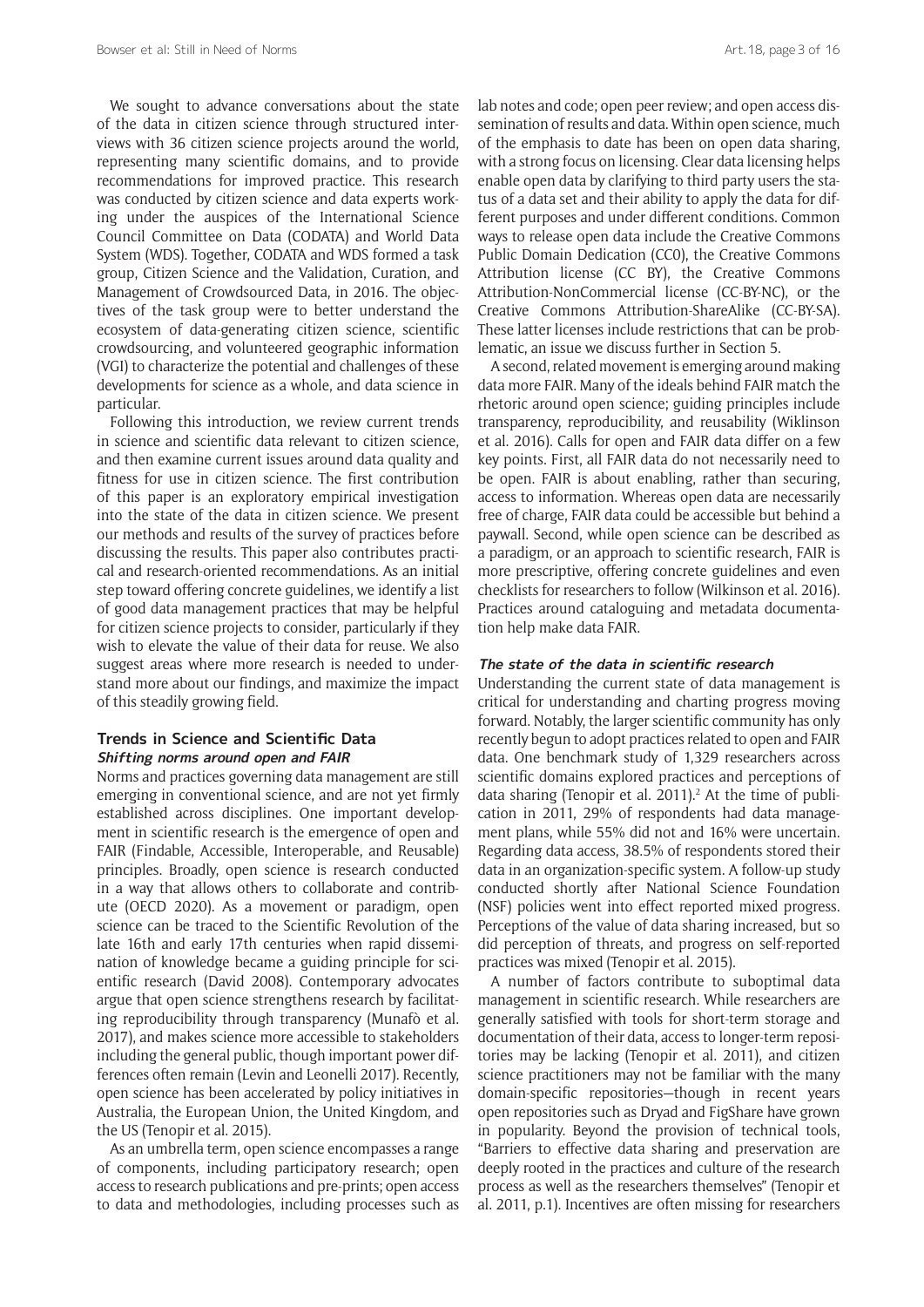to invest the time and effort required to make their data open or FAIR, since data cleaning and documentation are time-consuming activities that lack the same incentives as, for example, publication. Further, an academic culture that tethers scholarly publication to professional milestones like the tenure process may actively disincentive openness and sharing if researchers fear getting scooped. And volunteer citizen scientists are not necessarily motivated by the same incentives as researchers, but rather factors such as personal interest, learning, creativity, socialization, and the desire to contribute to scientific research (Jennett et al. 2016; Rotman et al. 2012).

Researchers have also started to study data reuse, defined as the use of data by the original data collector or third-party users, sometimes by combining the data with other data, for the same or different purposes for which they were originally collected. One study found that perceived utility of a data set was the single strongest factor leading to reuse, and concluded that the value of reuse should be more widely demonstrated to the academic community (Curty et al. 2017). Efforts to make data discoverable, promote the use of strong metadata, and improve norms and practices around data attribution and citation could all lead to more data reuse. Regarding citation, the use of persistent identifiers (e.g., Digital Object Identifiers [DOIs]) can ensure that researchers are able to refer to a unique data set produced at a given point in time by providing persistent URLs to data that are retained even if, for example, data moves from a project website to a longer-term repository. This is important for traceability in scientific findings as well as for appropriate attribution.

## **The state of the data in citizen science**

The White House memorandum Addressing Society and Scientific Challenges through Citizen Science and Crowdsourcing (Holdren 2015) offers three core principles for citizen science: Contributions of volunteers should be 1) fully voluntary, 2) meaningful, and 3) acknowledged. Similarly, the European Citizen Science Association (ECSA)'s 10 Principles of Citizen Science (ECSA 2016) include "citizen science project data and metadata are made publicly available and where possible, results are published in an open access format*.*" These codes suggest that data sharing, including through publication, may be necessary to fulfill a core best practice of citizen science. Some researchers document the importance of report-backs, or the process of sharing individual and collective results with volunteers in ways that are meaningful and useful to them (Bonney et al. 2009; Morello-Frosch et al. 2009; Gallo and Waitt 2011). Related, there is often a noticeable commitment within citizen science projects to publish academic publications in open access journals (although fees can be a barrier to follow-through). However, the realities of data sharing may suggest differently: One study of open biodiversity data available through the Global Biodiversity Information Facility (GBIF) found that citizen science datasets were among the least open (Groom et al. 2016).

Beyond open data, a significant portion of research on data practices addresses data quality. The topic of data quality is a key concern in the scientific enterprise because perceptions of poor data quality can influence the willingness of scientists or policy makers to trust the results of citizen science. In the context of a research project, the construct of data quality means that data are high enough quality to serve a project's goals: there are no universal criteria to establish quality in scientific data because it is inherently contextual. In acknowledgement of this reality, the concept of fitness for use is frequently applied in citizen science (Kosmala et al. 2016), with the focus on designing project processes with the end in mind (Parrish et al. 2018). For example, in air-quality monitoring, lowcost sensors cannot currently compete with professional instruments for achieving precision and accuracy at the levels necessary for regulation (Castell et al. 2017). Therefore, one goal of citizen science air-quality projects may be to get regulators to take notice when systematically collected data indicates a potential problem meriting further investigation. Low-cost (including commercial or open-source/do-it-yourself) sensors are of suitable quality to be fit for this, and often other, purposes.

When used to describe an individual data record, data quality typically refers to the accuracy and precision with which a data value represents a measurable parameter of an entity or phenomenon. At a whole dataset level, data quality refers to all attributes being accurately measured using a standard/common protocol and accurate instrumentation.3 Higher-quality data accurately and precisely represent reality, whereas low-quality data are a poor or inconsistent representation. Errors in measurement can be random (scattered) or systematic (always wrong or biased in the same direction), and they can arise owing to poor instrumentation (imprecise, poorly calibrated, or old) and operator errors, which usually introduce systematic biases in data. Therefore, measurement accuracy may be affected by several factors, including the training and competence of volunteers; sensitivity, calibration and construction quality of measuring instruments; establishment of a consistent sampling frame; the methods used in taking/determining measurements and their consistency over time and space and across volunteers; and delays between sample collection and measurement (in lab settings). With respect to field-based observational facts such as species occurrence recording, competency and attention to detail by citizen scientists can affect factors such as correct identification, spatial accuracy, precision and uncertainty, and date/time precision. In addition, third-party perceptions of data quality can be affected by whether records have been verified or validated by experts or if there are methods or additional data sets available to cross-validate or even triangulate results.

However, the actual quality of data has significance only in the context of usage. This is a relative concept that relates to fitness for use (Chapman 2005), i.e., for some applications, low-quality data may be acceptable. One of the underlying premises of citizen science in the field of biology, for example, is that scores of amateur scientists can collect data over much larger areas and longer periods than would ever be possible by highly trained biologists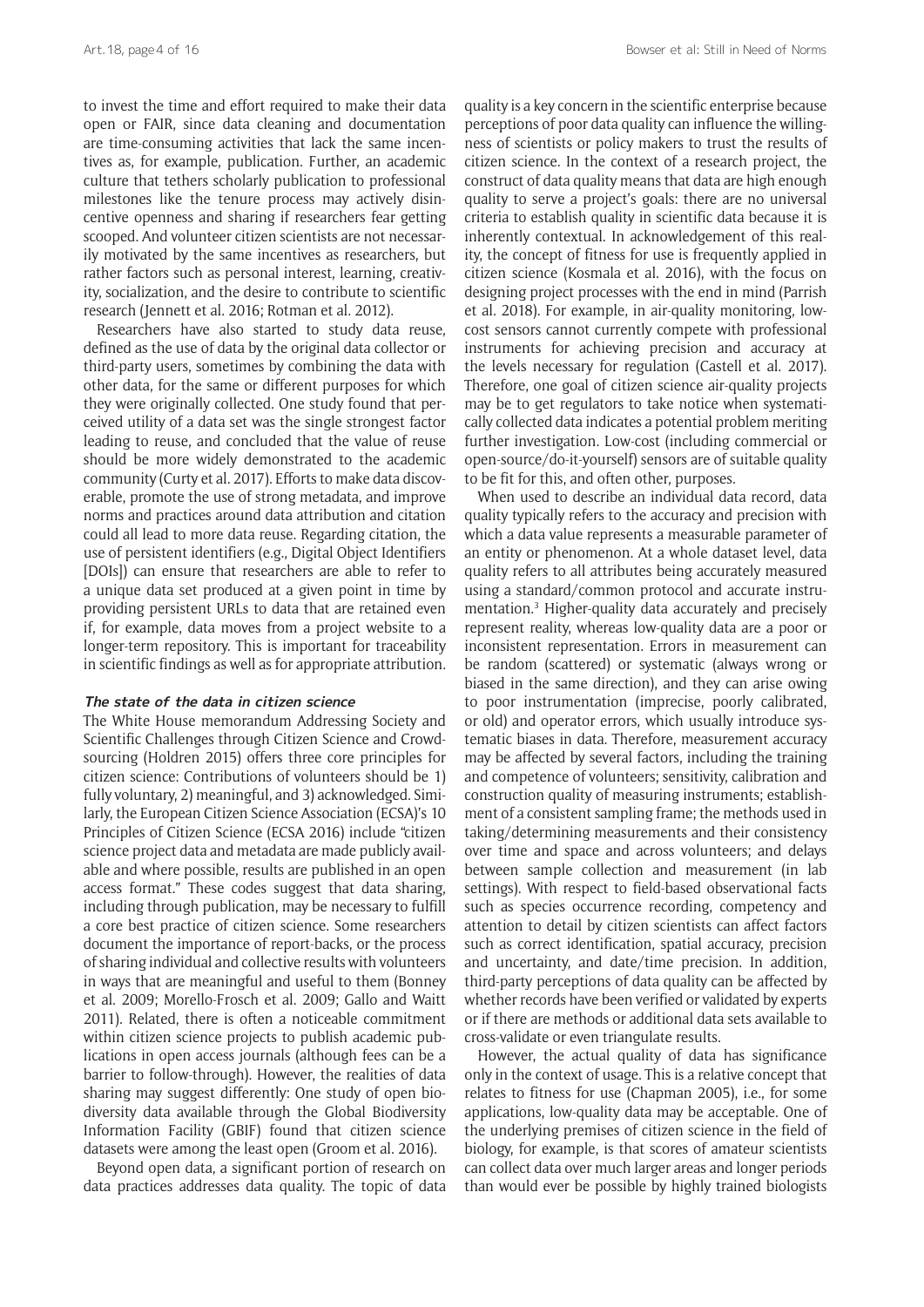alone. Thus, in some studies, the lower quality is balanced by a far wider scope, demonstrating that almost all data has value depending on the purpose for which it is to be used. In addition, citizen science data may be analyzed along with other scientific or instrumental observations as a method of either validating or cross-validating the data, or complementing data of known quality with a larger sample size.

Researchers typically consider data quality and fitness for use in individual project design, explaining the factors affecting data quality within the text of research papers. However, such explanations are not always documented in metadata accompanying the primary raw and processed datasets used in the research, and if they are documented, it is rarely in structured, standardized formats. These cases both create a number of significant problems and constraints for secondary users of the primary data.

For a variety of reasons, researchers are increasingly turning to individual and aggregated datasets collected by other projects as primary or secondary data (e.g., to augment their own original datasets) for their research. These secondary applications of data are highly dependent on researchers having a clear understanding of the provenance, methods, data-quality constraints, and prior treatments of datasets in order to support decisions about fitness for use in their particular application of the data. For secondary users of data to be able to assess fitness for use, they must be able to efficiently filter, sort, and select particular datasets that satisfy the quality criteria for their purpose. To accomplish this, it is critical for dataset metadata to describe the quality aspects of the data as comprehensively as possible, including its provenance, treatment, constraints, and biases, in a structured, standardized way. Our results indicate that currently, well-documented data are not always the norm in citizen science.

In summary, while the citizen science community may lag slightly behind ideals, this is probably in part because of the rapid evolution of scientific norms of open data, data publication, metadata, data documentation, and data reuse over the past decade, which in fact means that many corners of the global scientific enterprise are rushing to catch up. We turn now to our methods and results, before turning to a discussion of what the evolution of norms means for the citizen science community and how the community can improve its data practices.

#### **Methods**

The level of detail we sought about data management practices was rarely conveyed on project websites. Therefore, to better understand the state of the data in citizen science, we conducted structured interviews with project managers or key personnel working on the data management aspects of 36 citizen science projects (see Appendix A for a full list).

#### **Sampling framework**

Members of the Task Group began by reviewing a range of literature on citizen science data practices across the data lifecycle to inform development of study methods.

We reviewed citizen science typologies and other classification schemes to create the sampling framework. Typologies were largely drawn from academic research, and covered aspects of citizen science including governance model (Haklay 2013; Shirk et al. 2012) and scientific research discipline (Kullenberg and Kasperowski 2016; Follett and Strezov 2015). Other classification schemes included UN regions for capturing geographic distribution, and controlled vocabularies used to document variables including type of hosting organization (e.g., university, communitybased group, etc.).

The sampling framework allowed us to search for projects representing different types of diversity (e.g., in governance, in scientific research discipline, and in geographic distribution). Using this framework, we recruited participants through a three-step process. Our participants were recruited following a purposive sampling scheme designed to capture data management practices from a wide range of initiatives through a landscape sampling methodology (Bos et al. 2007).4 First, we pulled a random sample of citizen science projects from the SciStarter database, requesting the listed contact for each project to participate in our study. In this initial sample, we found that projects in environmental citizen science, particularly biodiversity, and projects based in the US were over-represented.

We then used our sampling framework to identify gaps in the sample and sought out projects not necessarily listed on SciStarter to fill the gaps. As gaps were filled, the research team met numerous times to discuss our evolving sample and early findings. The research team then conducted additional purposive sampling until theoretical saturation was reached (Weed 2006) at 36 interviews with citizen science projects and platforms. Note that while this sampling strategy appears successful in covering a wide range of citizen science projects, it is not intended to be statistically representative of the field as a whole, and only English-speaking projects were represented.

#### **Data collection**

We began our structured interview protocol with questions from our sampling framework. Interview questions addressed various practices related to data quality and data management (see Appendix B for the interview protocol). In addition to supporting our sampling methodology, these questions enabled us to collect valuable information to help characterize our sample. The second part of our interview protocol addressed practices related to data quality and data management. We focused on these practices because our review of the literature suggested that practices related to data quality and data management (as opposed to, for example, data security) may be unique to citizen science compared with other forms of scientific research. Grounding our protocol in the existing literature allowed us to create a structured protocol with multiple choice rather than open-ended questions. For example, rather than asking participants "Where can your data be accessed?" we asked, "Can your data be accessed from: a) Project website; b) Institutional repository; c) Top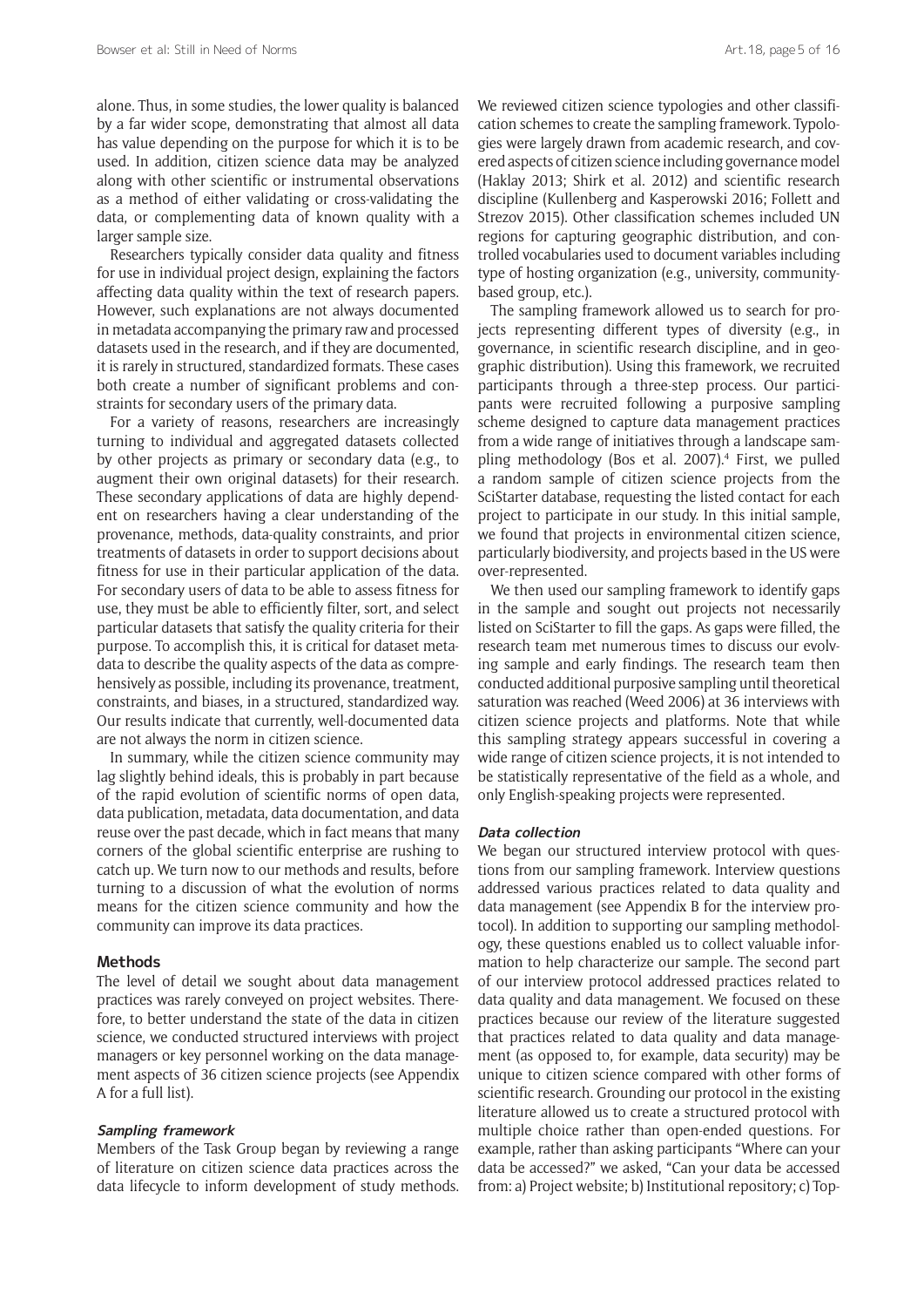ical or field-based repository; and/or, d) Public sector data repository?"

Regarding data acquisition, we asked our participants to describe the full range of data collection or processing tasks that were used in their citizen science research. For data management (including data quality), we asked about quality assurance/quality control (QA/QC) processes, including those related to data collection but also human aspects such as targeted recruitment or training; instrument control such as the use of a standardized instrument; and, data verification or validation strategies, such as voucher collection (e.g., through a photo or specimen) or expert review. We asked questions on data access, including whether access to analyzed, aggregated, and/ or raw data were provided, and how data discovery and dissemination retrieval were supported (if at all). Because they relied on known practices identified through existing literature, the vast majority of our questions were multiple choice, though participants were encouraged to elaborate on their answers or provide additional information.

Members of the research team conducted interviews or surveys, either in person, by phone, by Skype, or by email.<sup>5</sup> Each team member followed the same structured protocol during the interview process, although open-ended questions allowed for the collection of richer detail on selected cases.

#### **Data analysis**

Analysis was conducted through tallying responses, comparing responses with previous research, and augmenting structured responses with unstructured comments. We also compared results with prior quantitative assessments of citizen science data practices, including Schade et al. (2017) and Wiggins et al. (2011).

#### **Results**

Although we did not structure interviews directly following the data life cycle (**Box 1**), we solicited responses relevant to each step in the data lifecycle, except for data integration. Note that counts often exceed the total sample size because response categories are not mutually exclusive and many citizen science projects selected multiple response options for each item.

Early in our analysis, we found a number of discrepancies between self-reported information and actual practices. For example, our protocol asked project personnel to tell us, "Does the data set or access point include the name of a person to contact with questions?" A number of people we interviewed responded in the affirmative, and even suggested a specific name of their designated data point of contact, but a quick review of that project's digital presence in data catalogues, websites, and/or data repositories suggested that either no contact was given or the email listed was a generic one (e.g., [info@projectname.](mailto:info@projectname.org) [org](mailto:info@projectname.org)). In addition, the participants we interviewed, typically the scientific research leads, were not always familiar with the details of how their research was being supported by technological platforms or how their data were being managed. In some cases, an interviewee reached out to a colleague to provide follow-up information on data archiving. But in others, an interviewee offered information that was factually incorrect, for example, suggesting that a project launched with support from iNaturalist did not have the option to apply standardized data licenses when, in actuality, iNaturalist does offer this functionality. Because many of the details we asked about were not directly observable in projects' online presence, we were not able to systematically verify all of the data collected.

This finding informed our analysis and presentation of our results. For example, while our sample was large enough to support descriptive statistics such as tabulations, we believe that the format of statistical analysis implies a certainty and confidence in the findings that is not fully appropriate. A narrative reporting structure more closely aligns with the relatively exploratory nature of this study, and emphasizes the reliance of our methodology on self-report.

#### **Characteristics of sample**

The average start year of the projects in our sample was 2011, with the earliest year being 1992 and the most recent being 2017. Our sample was heavily weighted toward the environmental and biological sciences ( $n = 29$ , 81%), reflecting the early genesis of citizen science in these communities (Schade et al. 2017), but also included several health-related projects ( $n = 7$ , 19%), two VGI initiatives, a general-purpose crowdsourcing initiative, and a technology development project. Most of the projects were hosted in North America ( $n = 19$ , 53%). The remaining sample was from Europe ( $n = 7$ , 19%), Oceania ( $n = 7$ , 19%), Asia (n = 6, 17%), South America (n = 2, 6%), and Africa ( $n = 1$ , 3%). Host organizations included nonprofit organizations (n = 14, 39%); academic institutions (n = 12, 33%); government agencies, including federal, state, and tribal ( $n = 7$ , 19%); and for-profit companies ( $n = 3$ , 8%). Partnerships were plentiful, with ten projects (28%) designating one or more type of organization as host. Our sample included all participation models according to the Haklay (2013) typology, though not evenly. The sample included a majority of participatory science projects  $(n = 21, 58\%)$ , followed by crowdsourcing  $(n = 13, 36\%)$ , distributed intelligence (n=2, 6%), extreme citizen science (n = 2, 6%), and volunteered computing (n = 1, 3%). Several projects reported multiple participation models, for example offering options that included participatory science contributions as well as crowdsourcing tasks. In terms of geographic scope, 11 projects (31%) were global in reach, 11 (31%) were national, six (17%) were tied to a locality such as a city or specific site, five (14%) were regional, and three (8%) involved online-only participation with no geographic component. Most of the projects involved data collection at sites chosen by the contributors, but several involved assignments to work in specific locations.

#### **Data life cycle**

#### Data acquisition

Observational or raw data collection and/or interpretation tasks (e.g., bird watching or monitoring poaching patterns) were by far the most prevalent form of research ( $n =$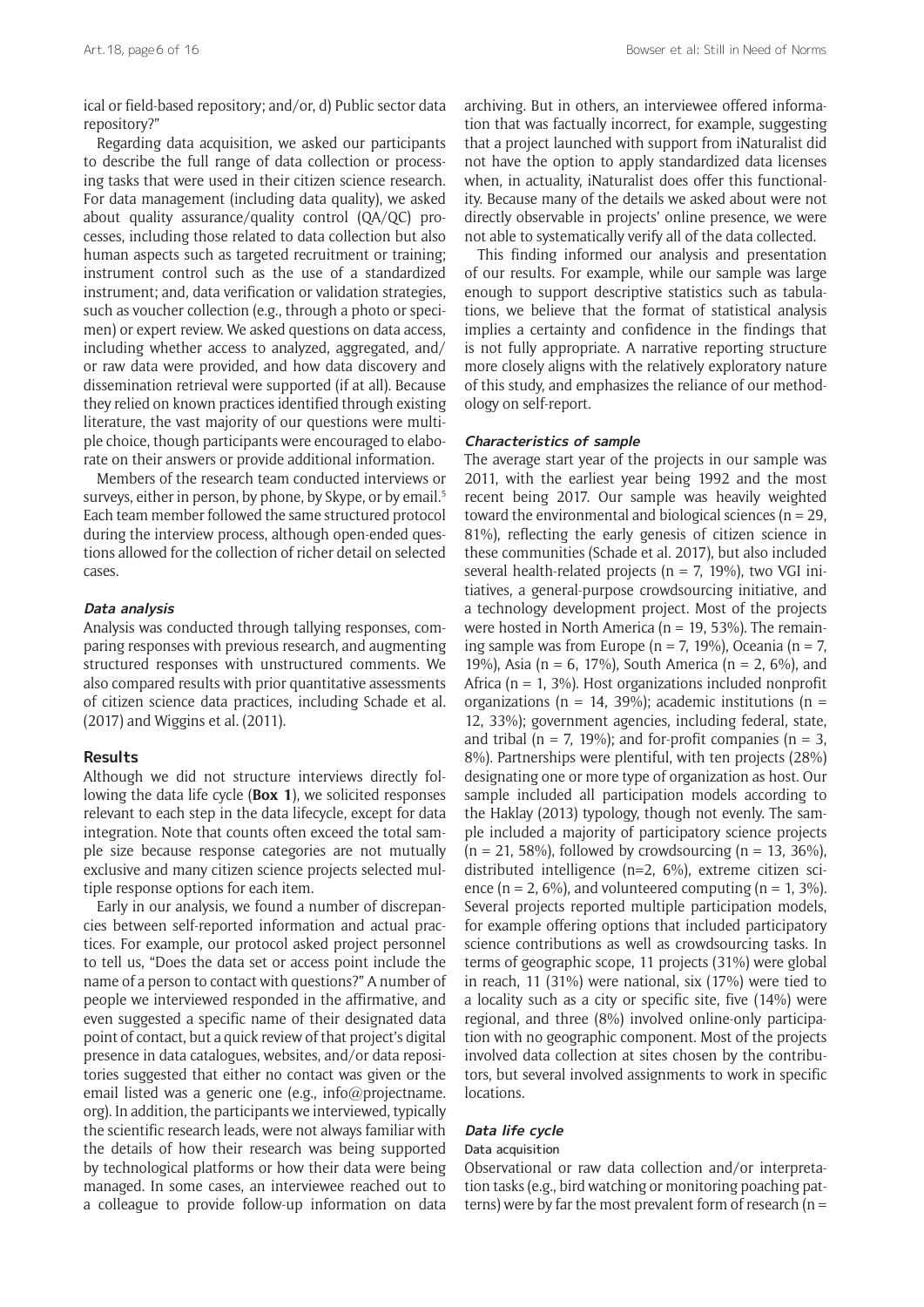27, 75%). Specimen or sample collection (e.g., water samples or animal scat) was also common ( $n = 13, 36\%$ ). Other projects engaged volunteers in cognitive work (e.g., selfreporting of dreams;  $n = 7$ , 19%); categorization or classification tasks (e.g., classifying images or labeling points of interest on a map;  $n = 4$ , 11%); digitization/transcription (n = 3, 8%); annotation (n = 2, 6%); and specimen analysis (including lab or chemical analysis:  $n = 2$ , 6%). Thirteen projects (36%) were classified as having only one general task type, typical of many crowdsourcing, distributed intelligence (Haklay 2013), and contributory-style citizen science projects (Shirk et al. 2012). Twenty-four projects (67%) involved volunteers in multiple research tasks, suggesting participatory science, extreme citizen science (Haklay 2013), collaborative, or co-created (Shirk et al. 2012) models.

#### Data quality

Interview participants reported a high number of QA/QC mechanisms (**Figure 1**). All projects used at least one QA/QC method, while 34 (94%) used more than one method, and 22 (61%) utilized five methods or more.

First, twenty projects (56%) conducted expert review, and six (17%) leveraged human expertise through crowdsourced review. Additional data validation strategies included voucher collection ( $n = 9$ , 25%), algorithmic filtering or review ( $n = 5$ , 14%), and replication or calibration across volunteers ( $n = 4$ , 11%). Fourteen projects (39%) removed data considered suspect or unreliable, while nine (25%) contacted volunteers to get additional information on questionable data.

Second, projects focused on the human aspects of data quality through training before data collection ( $n = 25$ , 69%) and/or on an ongoing basis ( $n = 11, 31\%$ ). Seven projects (19%) used targeted recruiting to find highly qualified volunteers. Four (11%) conducted volunteer testing or skill assessment.

Third, many projects approached data quality through standardizing data collection or analysis processes. Twenty-two (61%) used a standardized protocol. In addition, five (14%) used disciplinary data standards (e.g., Darwin Core for biodiversity data), and five (14%) used cross-domain standards (e.g., of the Open Geospatial Consortium [OGC]).

Fourth, many projects enabled data quality through instrument control. Fourteen (39%) used a standardized instrument for data collection or measurement. Five (14%) reported processes for instrument calibration.

Finally, a handful of projects documented their data quality practices. Seven projects (19%) shared what was classified as other documentation on a project website, while one project in our sample (3%) offered a formal QA/ QC plan.

In addition to reporting on practices, many participants spoke at length about their data quality practices. Some indicated that data quality was secured through "very simple protocols and instructions." Upon reflection, one noted that the use of simple protocols led to data collection practices that were "standardized, but not deliberately standardized." Participants also taught us that data quality practices are often rich and contextual. One explained how data were vetted according to a six-pronged approach, where all published observations must be specific, complete, and appropriate ("the content is professional and for the purpose of education, not political or to further personal agendas"). A second described how traditional data quality metrics, such as temporal accuracy, were less relevant to their work than the ability to offer a detailed reporting of a phenomenon of interest.

#### Data infrastructure

Our survey did not delve heavily into infrastructure for two primary reasons. First, the topic of infrastructure did not emerge as significantly as other topics in our initial



**Figure 1:** Number of quality assurance/quality control (QA/QC) methods per project.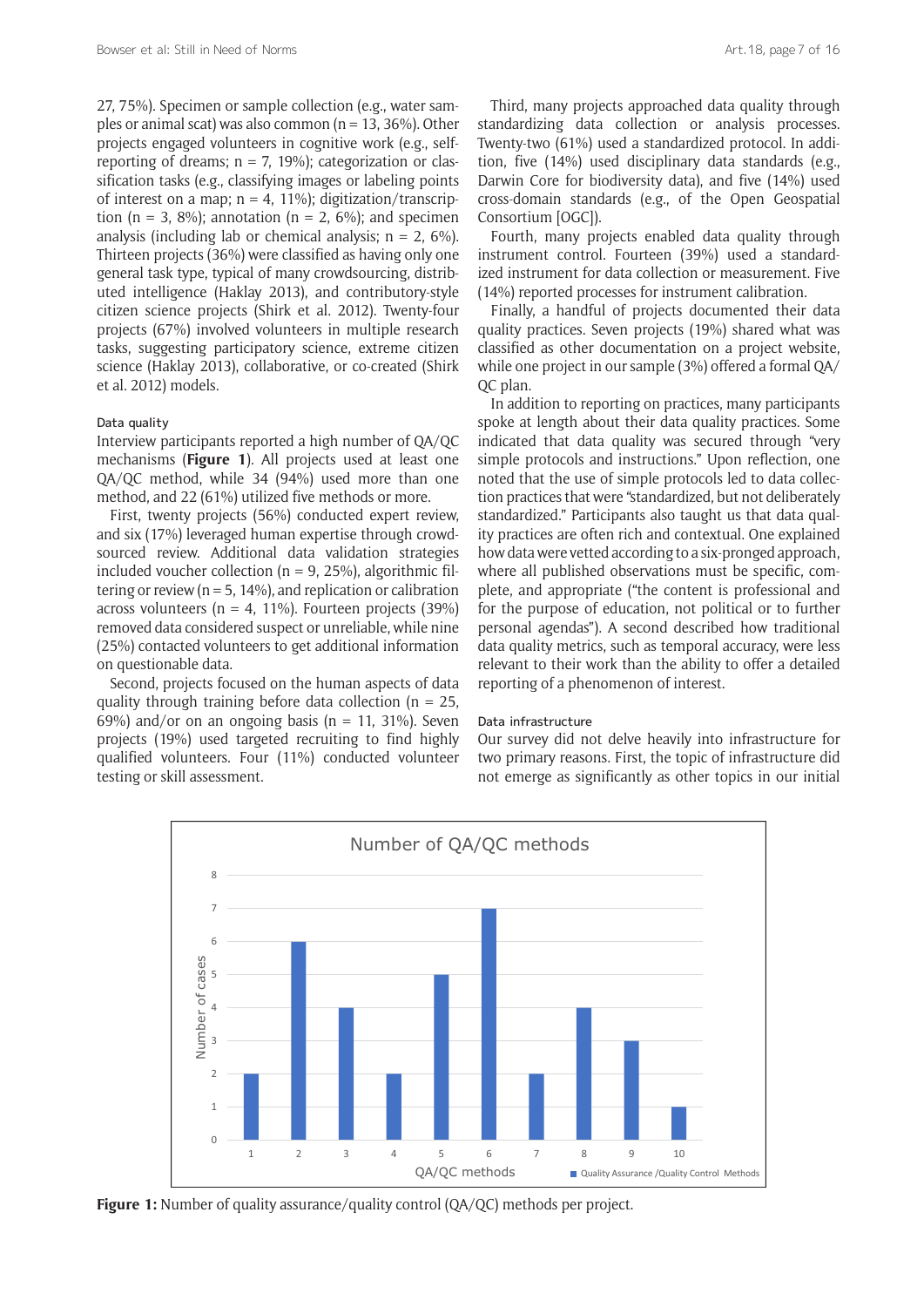literature review and scoping process. Second, during the interview process, many of the project principals we interviewed were not very familiar with the back end infrastructure supporting their projects. With this in mind, we noted that many projects adopted existing data collection applications and online communities, such as iNaturalist, BioCollect, [CitSci.org](http://CitSci.org), and Spotteron; leveraged existing crowdsourcing platforms, such as Zooniverse or Open Street Map; or developed their own fit-for-purpose platform with robust infrastructure, often including backups and redundancies. Smaller projects may rely on a volunteer technician to manage the data infrastructure, and here the lack of familiarity with the details of the IT backend of projects on the part of project managers may suggest some underlying fragilities.

## Data security

For reasons similar to those offered above, the team did not pose specific questions related to the security of the systems used to store data (e.g., passwords, encryption, or two factor authentication), nor did we examine provisions for long-term data stewardship (e.g., archiving in trusted digital repositories). As with issues around data infrastructure, it is likely that citizen science projects vary in maturity levels with regards to adherence to standard security protocols, from relatively weak to very robust. And as with larger findings on data infrastructure, we noted that many citizen science project leaders struggled to articulate specifics around data security approaches when the topic arose organically through the interview process. Finally, while no projects reported data losses or breaches, it is conceivable that these may have occurred as a result of piecemeal approaches to infrastructure, which itself may reveal the often limited funding available for more robust approaches.

#### Data governance

In citizen science and other scientific research, sensitive data are often obscured. For the purpose of this study, data sensitivity addressed both data or information about citizen scientists or crowdsourcing volunteers who are contributing to research, and sensitive data that is collected by a citizen science community (Bowser et al. 2014; Bowser and Wiggins, 2015.) Twelve projects (33%) specified that they removed or anonymized personally identifiable information (PII), five projects (14%) obscured location information (typically for sensitive species), four projects (11%) reported obscuring other confidential information, and one specifically did not record individual-level information in the first place. One project had a social networking model, whereby only members could view identifying information about other members and the observations they had made: in essence members opted in and volunteered information about themselves. Six projects (17%) that made their data openly available deliberately avoided any obscuring, with one noting that an informed consent process was used to make sure participants understood and were comfortable with what was shared.

#### Data documentation

Regarding accompanying documentation about data collection activities, 13 (36%) included information on environmental conditions (e.g., weather, location details), 11 (31%) identified the methodology or protocol for data collection, three (8%) provided information about volunteers including characteristics or training levels, and, two (6%) included equipment details or device settings. In addition, eight projects (22%) included multiple pieces of information from the foregoing categories, most commonly environmental conditions and protocol details. Only twelve (33%) provided no additional information whatsoever. Participants were also asked a series of questions about documentation of the research study. Thirteen (36%) mentioned publishing information about the methodology or protocol, while eight (22%) documented limitations. Five projects (14%) offered fitness-for-use statements or use cases. Sometimes these were simply disclaimers, such as "data is provided as is." Participants also identified information on different types of documentation that might be helpful in fitness-for-use assessments, including whether a designated contact was available to answer additional questions.

#### Data access

Questions on data discovery were designed to probe whether potential users could find information on the project or data. Questions on access covered raw data, analyzed or aggregated data, and digital data services.

Eighteen projects made their data discoverable through the project website. Ten projects (28%) made data available through a topical or field-based repository (such as GBIF). Further, eight projects (22%) shared their data through an institutional repository, four (11%) through a public sector data repository, and two (6%) through a publication-based repository. Only nine projects (25%) did not easily enable secondary users to find their data. Notably, some projects' data were known to be redistributed by third parties, but interviewees were unable to specify the full range of discovery and access points (at least three projects).

Access to cleaned, aggregated data was mixed. Fourteen projects (39%) published open data, defined as "available for human or machine download without restriction." Thirteen (36%) offered data upon request, including by emailing the principal investigator (PI). Interestingly, one of the projects that made data available on request had actually developed a sophisticated data dashboard and gave permissions to 15 local government agencies, not advertising this because they lacked the capacity to handle more subscribers. Six projects (17%) published open data, but required processes like creating user accounts that effectively prohibited automated access. Seven projects (19%) stated that their data were never available, though one respondent commented that access "varies," and another indicated that data were available "only to project partners." An additional interviewee noted that "my priority is to publish first the results, and then I want to look for the ways that are in place to open those data as well."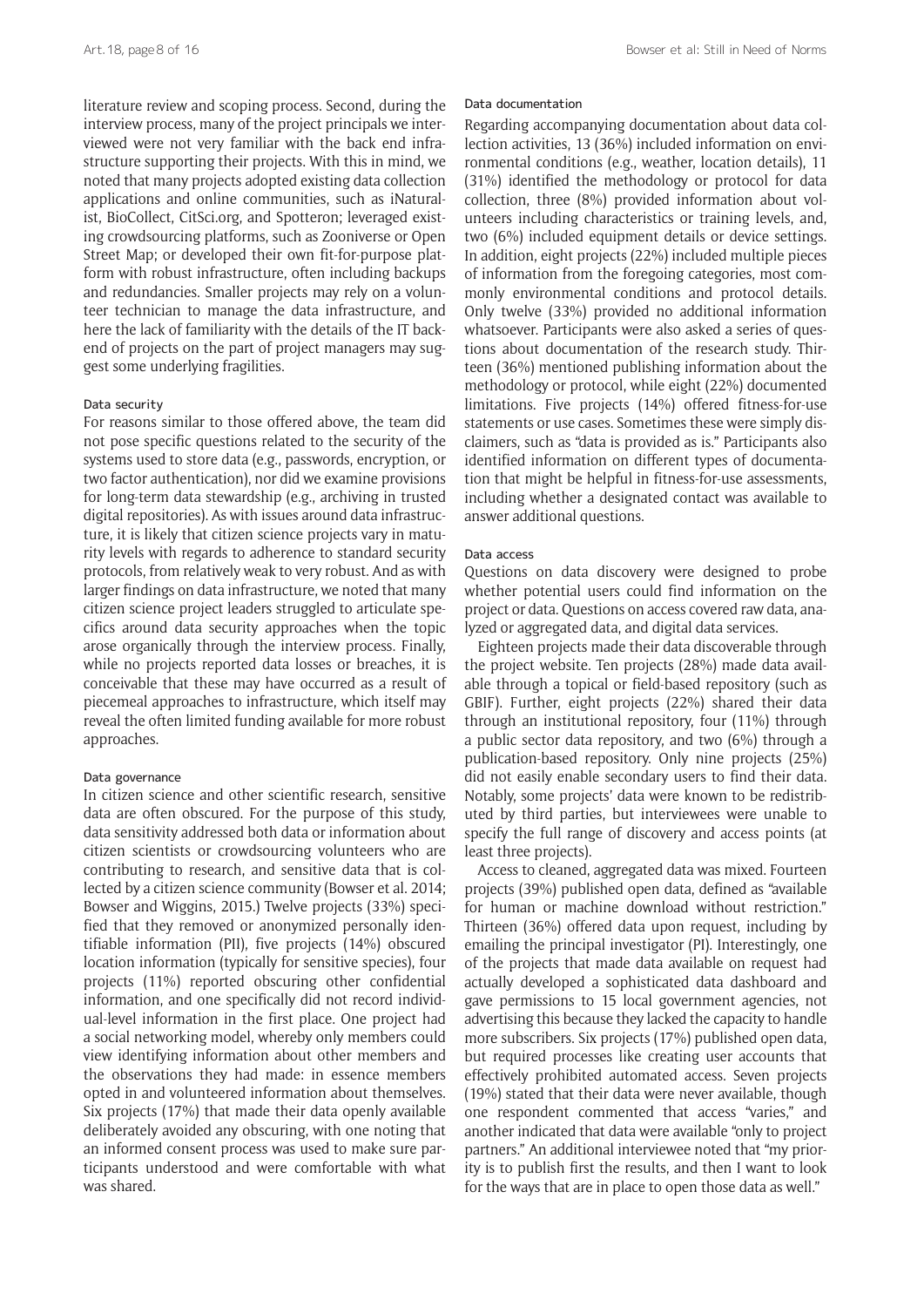Participants were asked about their use of a persistent and unique identifier, such as a GUID (globally unique identifier) or DOI (digital object identifier), and their use of a standardized data license. Eleven projects (31%) offered a persistent and unique identifier to support reuse and citation; the other 26 (72%) either did not offer one, or participants did not know. Only 16 projects (44%) had a standardized license to support data reuse. For those projects licensing their data, Creative Commons licenses were the most common. CC-BY and CC-BY-SA licenses, which require attribution, were most frequently adopted ( $n =$ 8, 22%), with five projects embracing CC0 public domain dedication (14%) and three projects (8%) using another license, such as CC BY-NC or CC BY-NC-SA, that prohibited commercial use. Beyond CC licenses, three projects (8%) reported holding or co-owning copyright, one project (3%) reported using an Open Database License (ODbL), one project (3%) reported another unnamed license. However, 18 participants **(**50%) did not identify any standardized license for their data, and two participants (6%) didn't know whether their project had a license or not. Numerous participants provided commentary. Some suggested that licensing was the responsibility of another team member. Others indicated a general desire to "keep it open access" or believed that even if a standardized license was not used, "the site has a FAQ that somehow addresses these questions." Notably, data provided without a license or explicit terms of use cannot really be considered open data, an important detail discussed in greater depth later on.

Projects were typically open to inquiries about their data: Twenty-six projects (72%) provided some form of contact information for data inquiries, although seven (19%) had a general project contact but no data-specific contact person, and eight (22%) provided no contact details at all.

#### Data services

Access to analyzed (cleaned, aggregated, summarized, visualized) data were provided in a variety of forms. Nineteen projects (53%) shared findings through project publications or whitepapers, while 16 (44%) shared findings through peer-reviewed publications. Many projects noted that scholarly publication was "a longer-term goal." Only six projects (17%) provided no access to analyzed data. Many projects used other mechanisms for sharing, some of which were specific to the audiences they served. For example, one project offered a dashboard for State government agencies with explicit partnership agreements to access data, but did not make this service available to others.

Twenty-three projects (64%) offered digital data services. Of these, 16 (44%) provided tools for user-specified queries or downloads (with several also providing application programming interfaces [APIs] for machine queries), 14 (39%) made data available through web services or data visualizations, including maps, 10 (28%) offered bulk download options, and 5 (14%) provided custom analyses or services. In addition, 1 project was willing to provide data "on request." However, 14 projects (39%) provided no specific tools for accessing data resources.

## **Discussion**

## **Adoption of Best Practices**

We found projects were generally implementing best practices with regard to data quality (as described by Wiggins et al. 2011), but were not implementing, and generally not aware of, best practices with regard to aspects of data management such as data documentation, discovery, and access.

In regard to data quality, we were encouraged to see the wide range of practices that projects employed. The majority of our sample (34 projects, 94%) used more than one method to ensure data quality, and 20 projects (56%) used five methods or more. That said, many could only articulate data quality methods when prompted, and only one had a systematic documentation of QA/QC through a formal plan. This suggests that, contrary to some external skepticism (e.g., Nature 2015), the issue with citizen science and data quality is not in actual practices, but with the documentation—or lack thereof—to describe the care and consideration taken with QA/QC.

Many projects demonstrated willingness to make their data available, for example by suggesting that data would be shared upon request. But we found that such de facto attitude to open access was not always backed by the appropriate licensing required to establish the legal (and ethical) conditions required for reuse, nor was provision of access in formats accessible to human and machine users alike a dominant practice. This finding supports prior research conducted within the field of biodiversity, which found that out of different types of data hosted in GBIF, citizen science data were among the worst documented and most restrictive (e.g., especially by prohibiting commercial reuse; Groom, Weatherdon, and Geijzendorffer 2016). While seemingly egalitarian, progressive, and in keeping with the community ethos of some citizen science initiatives, the restriction on commercial uses or the inappropriate application of share-alike licenses<sup>6</sup> can prevent third parties from providing value-added data and services based on raw data, and may stymie private sector research and innovation that could be in keeping with project and participant values. It may also hinder a project's goals; for example, a primary customer of citizen science data for mosquito-vector monitoring could be commercial mosquito control groups. In addition, if citizen science data are enhanced owing to significant investments by companies, they may represent a real value proposition for all data consumers, including citizen scientists themselves. In such cases, CC-BY-NC and CC-BY-SA licenses can be viewed as regressive and not in keeping with open science principles, though the debate is nuanced and open. For example, biodiversity observations shared under an NC license cannot be used on Wikipedia (which supports a broader open data policy) to illustrate articles about species for which citizen science data may be the primary or best available records.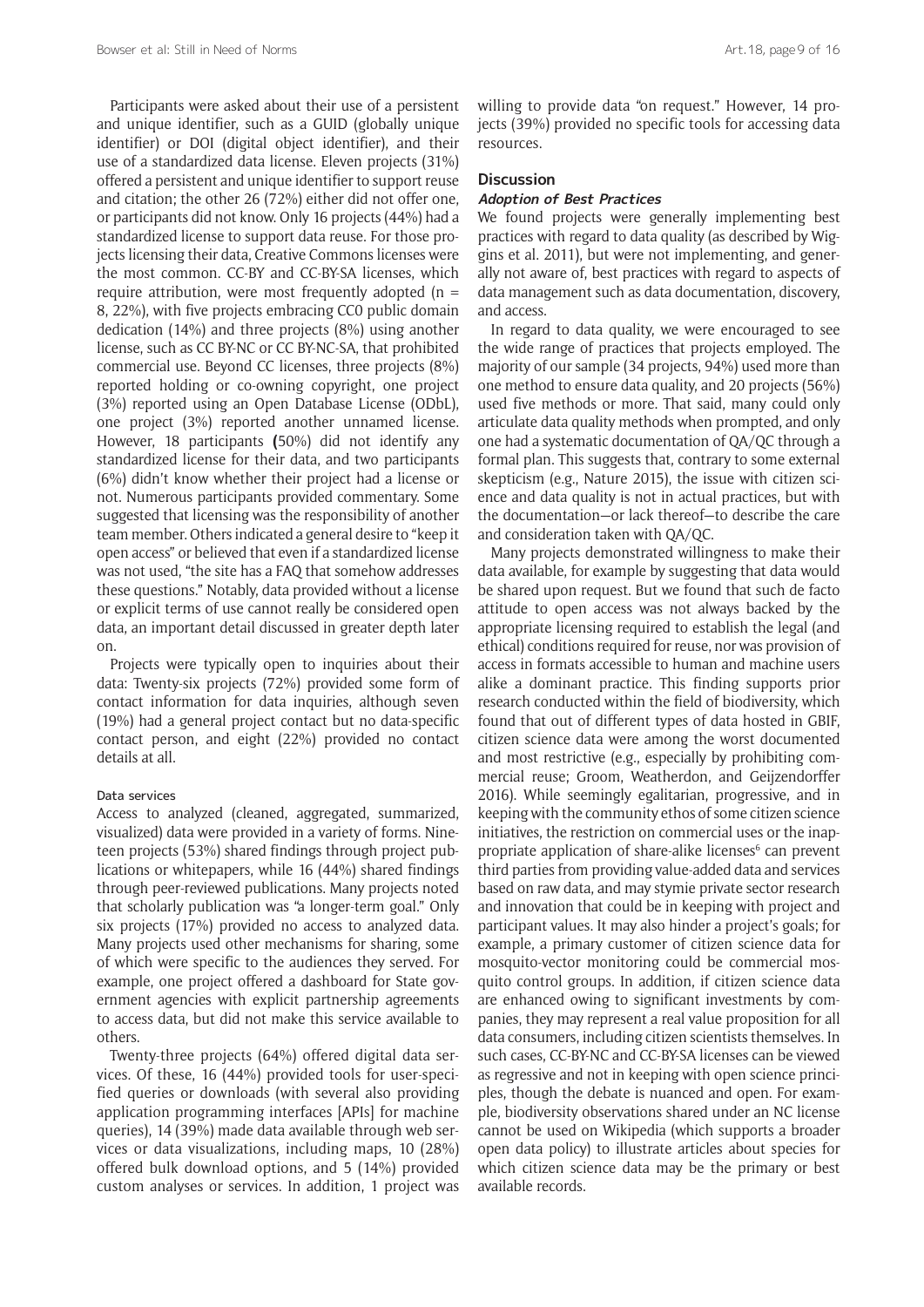Some citizen science projects implemented best practices in regard to data governance, including access and control. Many solutions, such as location obscuration or masking PII, were designed to protect the privacy of humans and/or sensitive species. Further, at least a handful of the projects that did not leverage these solutions had thought about implications like privacy and made a deliberate decision to prioritize, for example, principles like notice and informed consent (see also Bowser et al. 2017).

In respect to data provenance and traceability, the use of DOIs and appropriately explicit licensing statements is an issue for establishing scientific merits. One respondent indicated that "The data could have been referenced in publications, but we don't know about it," a situation that could be remedied by the use of DOIs. The global biodiversity informatics community has long recognized this issue too, and has made some progress on data archiving (Higgins et al. 2014). As one example, GBIF, together with its partners and members, implemented DOI minting and tracking mechanisms to link publications citing data sources with the original source data, which include datasets sourced from citizen science projects. While users are not required to use DOIs or even to attribute to the referenced data (CC-BY is a "requirement" that may not be enforced), it is becoming an increasingly prevalent practice in the science community. This is a persistent issue related to data citation practices: It's harder to establish impacts for fully open access data. And some practices, such as requiring registration for access to data can help to track usage, but may serve as an impediment for some users (Wiggins et al. 2018).

Finally, when datasets are not adequately described with relevant metadata, their potential for secondary uses is significantly compromised, frequently resulting in whole datasets being discounted as untrustworthy and reinforcing the perceptions of poor rigor in citizen science. Addressing this perception is critically important for citizen science–generated data to gain more trust within the research sector.

Across all aspects of data management, we found a few projects following best practices in every category, but most projects had a mishmash of practices and a clear work-in-progress narrative with respect to evolving practices as project activities progressed. As one respondent commented, "We really want scientists to use the data but we're not at a point where we would recommend that they use the data," and multiple projects reported plans to achieve higher levels of data management for several items we asked about. Further, many respondents, including project managers who had dedicated IT support or leveraged an external platform, often did not know details of their data management practices, as these duties were delegated to others (consistent with Wiggins et al. 2011). In a similar vein, several respondents noted that they had not written their project's data management plans nor designed the technological workflows themselves; these tasks had been outsourced, leaving our respondents unable to fully answer the questions asked.

This was particularly notable for projects whose data access, services, and persistent identifiers were provided by a platform that offered data hosting. While this may be a reasonable option, particularly for smaller or startup citizen science projects, and whereas taking advantage of the expertise of an interdisciplinary team is often advocated, it can clearly lead to a lack of awareness about data practices, with potential consequences for data strategies. Outsourcing may lead to, or be a sign of, inattention to the importance of decisions made by the data host. This inattentiveness could lead to issues down the road if infrastructure should fail or security be lax. As one respondent explained, each project that was affiliated with the larger program made their own data sharing decisions, but deciding to make data openly available did not mean that that the lead researcher assumed responsibility for depositing the data into an open access database with a persistent identifier. Project managers were not always sure who was responsible to carry out policyoriented dictates for data management and preservation. While not all data need to be archived, at present probably too little are being proactively preserved for the long term.

In some cases, the adoption of best practices in citizen science data management may be similar to or lagging only slightly behind those of conventional science. For example, we found that in regard to data discovery and access, ten projects (28%) made data available through a topical or field-based repository (such as GBIF), eight (22%) through an institutional repository, four (11%) through a public sector data repository, and two (6%) through a publication-based repository. In comparison, Tenopir et al. (2015) found that 27.5% of the researchers in their survey made their data available through a discipline-based repository, 32.8% through an institutional repository, and 18.4% through a publication-based repository. Comparing these studies suggests that both citizen and conventional science lag far behind the ideal. But the consequences are more significant for citizen science. Widespread adoption of best practices in data management in citizen science would provide much needed transparency about data collection and cleaning practices and could go a long way in advancing the reputation of the field. It could also help satisfy citizen science's commitment to ethical principles, as outlined in the Holdren Memorandum and ECSA's 10 principles of citizen science (Holdren 2015).

While the questions on data management and discovery practices often focused on a scientific user audience, it is important to recall that the scientific research community isn't always the primary audience for a citizen science project: Local communities, students, or other parties may be a target audience, for whom access through a project website is preferable and analyzed products may be preferred over raw data access. However, data access is also reflective of current archival practices and long-term stewardship choices. From this perspective, most of the projects in this study were not positioned to ensure long-term access to data, and in the majority of cases, data sustainability appears tenuous at best.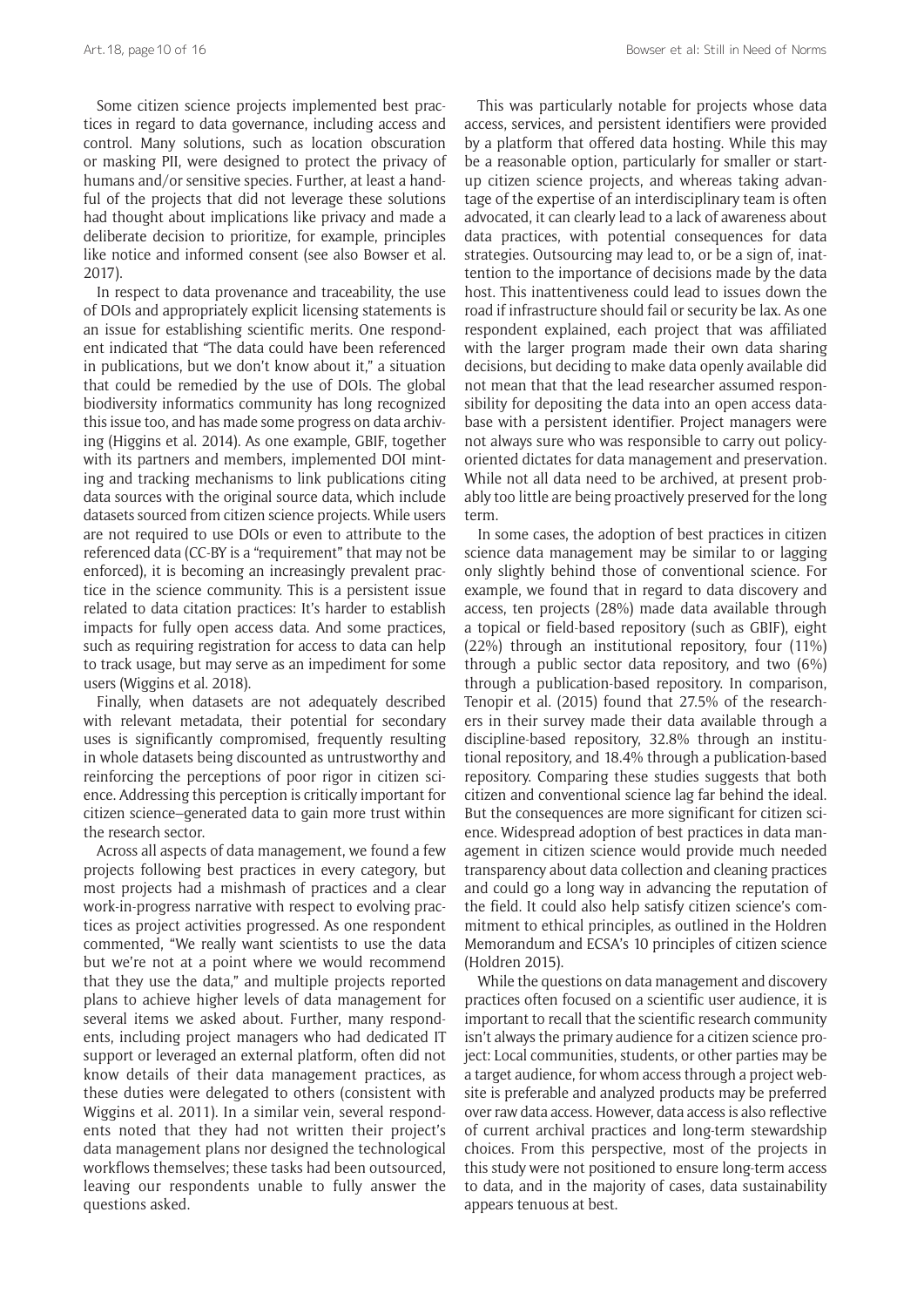#### **Infrastructure and technology impacts**

Databases, software applications, mobile apps, and other e-infrastructures supporting citizen science have a significant role to play in facilitating improvements in data quality. Such infrastructures can, if they conform to appropriate standards and use good design principles, make the data more discoverable, more accessible, more reusable, more trusted, more interoperable with other systems, more accurate, and less prone to human-induced errors (Brenton et. al. 2018). Good design and open infrastructures enable efficient and simple data recording and management by using workflows, processes, and usercentered design to minimize the risk of user errors and ensure that consistent data formats and mandatory attributes are recorded correctly, along with consistent use of vocabularies, spatial referencing, and dates. At the same time, providing project managers with adequate and easily understood reference information about the default policies that apply to hosted data seemed to be a clear gap for our respondents.

At the global scale, and indeed in many countries, it would be fair to say that the e-infrastructures currently supporting the majority of citizen science projects are largely functioning independently of each other and are not often adequately ascribing metadata to describe the datasets and methods. In addition, very few e-infrastructures are currently implementing any commonly used data standards. This effectively isolates these systems from each other and from being able to share data in ways that can open doors to important new scientific insights through, for example, larger aggregated views and analyses based on spatially and temporally dense datasets.

However, there are examples in some countries where efforts are being made to bridge the e-infrastructure divide. Firstly, the Public Participation in Scientific Research-Core (PPSR-Core) project is an initiative of the citizen science associations (US, European, and Australian Citizen Science Associations) in partnership with the OGC and World Wide Web Consortium (W3C) to develop a set of standards for citizen science data, metadata, and data exchange protocols. Within each of the association regions there are separate third-party platform-based initiatives to support individual citizen science projects (e.g., [CitSci.org,](http://CitSci.org) Zooniverse, iNaturalist and SciStarter [US]; BioCollect [Australia]; and Spotteron [Europe]). Some of these multi-project platforms are already implementing the PPSR-Core standards as they evolve and are already sharing project-level metadata amongst each other to improve the discoverability of citizen science projects. As a next step, researchers working with Earth Challenge 2020 and the Frontiers open access publication series are creating a metadata repository to facilitate the discovery and access of citizen science data.

Assuming that standards and best practices already exist in an accessible and usable form (which was not universally the case at the time of writing) to apply them in e-infrastructure and data management solutions, providers should codify them into their software to ensure consistency and offer guidance for users, particularly those inexperienced with such matters. However, one

interviewee noted that adopting a third-party platform to manage their data did not allow them to direct data management practices because they didn't have control of the technical infrastructure to impose their own field-specific or project-specific preferences. This presents a significant challenge for infrastructure providers, as it suggests that software is expected to be both highly configurable around individual user needs while applying standards, rules, and workflows that assist users to apply best practices in data collection and management. At the extremes, these are diametrically opposed concepts, but it is possible to provide flexible solutions within a standards-constrained environment. Achieving the right balance between flexibility and appropriately structured constraints will require both project owners and infrastructure providers to be aware of standards and best practices, as well as for providers to be transparent as to if or how they are applied in their platforms.

#### **The human dimension**

A fundamental rationale for improving data management practices in citizen science is to ensure the ability of citizens, scientists, and policy makers to reuse the data for scientific research or policy purposes. Mayernik (2017) explores how hard and soft incentives can help support open data initiatives. Hard incentives include requirements by funders like the National Science Foundation (NSF) in the USA for researchers to supply data management plans or requirements from publishers that mandate publishing data in conjunction with a research article. Mayernik also uses the concepts of accountability and transparency to explore additional factors that may limit reuse. Transparency includes requirements for making data discoverable and can be charted on a spectrum. For example, providing a link to data online with brief textual descriptions is less transparent than registering data in a catalogue (metadata repository) with standardized descriptions and/or tags.

Culture also has a significant role to play. In line with broader discussions of open science (David 2008; Levin and Leonelli 2017; Munafò et al. 2017), traditional academic cultures often fail to incentivize researchers for good data management to enable reuse. Here, the use of DOIs can be a technical solution that also enables cultural change if researchers can get credit when other researchers are able to find, use, and ultimately cite their data. There is also an opportunity for cultural change specifically within the citizen science community. By evoking aspirational guidelines such as those outlined in the Holdren Memo and ECSA's 10 principles (Hodren 2015), linking good data management practices to already-articulated community values like transparency can create pressure for researchers to make their data more discoverable and accessible as an ethical imperative.

## **Conclusions and Recommendations**

While citizen science has emerged as a promising means to collect data on a massive scale and is maturing in regard to data practices, there is still much progress to be made in approaches to the data lifecycle from acquisition to man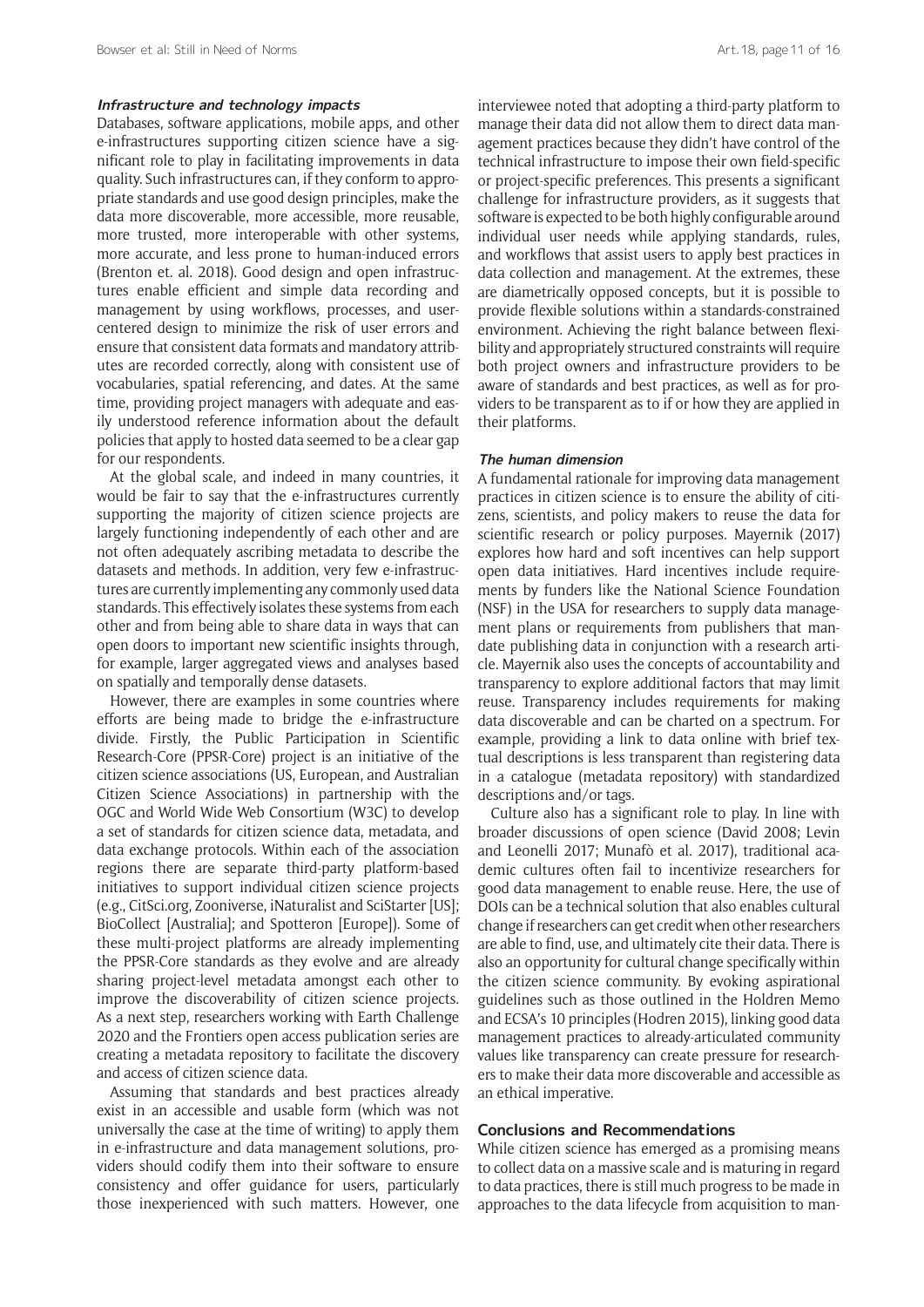agement to dissemination. This reflects the speed of development of scientific data management norms and the fact that the scientific community as a whole has difficulty keeping up. However, it may also reflect lack of resources, particularly for smaller or startup citizen science efforts that struggle to maintain staff and funding and perhaps find that data management falls to the bottom of the to-do list. Finally, the fact that many of those who start citizen science projects are motivated primarily by intellectual curiosity, educational goals, environmental justice, or the desire to inform society about significant challenges, may be reflected in project founders who may lack the background in data practices that could carry their work to the next level. The characterization of data practices in this paper is not intended as a criticism of the field, but rather an effort to identify areas where improvements are needed and to provide a call to action and greater maturation. We will have succeeded to the degree that we have educated the citizen science community about emerging practices that can help to improve the usability of their data for not only scientific research but also to solve important societal and environmental problems.

For projects that seek to elevate the value of their data for reuse, we propose a number of steps that could help to increase conformity to data management best practices (**Box 2**).

There are a number of limitations to this research, including the small sample size and the reliance on self-reported information by respondents. Reliance on self-reported information is particularly challenging given the discrepancy between self-reported information and actual practices, as described above.

These discrepancies offer significant opportunities for research and practical work. While the finding that project leaders do not necessarily understand their data management practices offers an important insight, there is a need for clarity regarding what actual practices are most and least common. A follow-up study could compare selfreported with actual practices by, for example, complementing self-report methodologies with desk research, perhaps developing profiles of projects with certain data management practices, or even quantifying the strength of data management approaches. There is a related opportunity to conduct studies of research role differentiation within citizen science projects, and map the different types of expertise, such as scientific, technological, or educational knowledge, represented on a project support team, which may be distributed across a number of departments or institutions.

Our landscape sampling framework sought to identify and characterize a wide range of practices across different types of citizen science projects. Others, including Schade and colleagues, have leveraged different methodologies, such as large-scale surveys, that attempt to gain a more representiative view (2017). Future research could leverage random or purposive sampling to build

#### **Box 2: Recommendations.**

This box provides key recommendations for improving data management practices that can be applied across a wide range of citizen science initiatives. Recommendations are offered for individual researchers, and for the field writ large. Additional helpful information may be found in a primer published by DataONE (Wiggins et al. 2013), though more work may be needed to identify an updated set of best practices for broad citizen science communities to use.

**Data quality:** While significant quality assurance/quality control (QA/QC) checks are taken across the data lifecycle, these are not always documented in a standardized way. Citizen science practitioners should document their QA/QC practices on project websites and/or through formal QA/QC plans. Researchers seeking to advance the field could help develop controlled vocabularies for articulating common data-quality practices that can be included in metadata for data sets and/or observations.

**Data infrastructure:** Citizen science practitioners should consider leveraging existing infrastructures across the data lifecycle, such as for data collection and data archiving, e.g., in large and stable data aggregation repositories. Researchers seeking to advance the field should fully document supporting infrastructures to make their strengths and limitations transparent and increase their utility, as well as develop additional supporting infrastructures as needed.

**Data governance:** Relevant considerations include privacy and ethical data use, such as ensuring the protection of sensitive location-based information, personally identifiable information (PII), and proper use of licensing. Citizen science practitioners should carefully consider tradeoffs between openness and privacy. Researchers seeking to advance the field could develop standard data policies, including privacy policies and terms of use, that clearly outline data governance practices.

**Data documentation:** Citizen science practitioners should make discovery metadata (structured descriptive information about data sets) available through data catalogues, and should share information on methods used to develop data sets on project websites. Researchers seeking to advance the field could develop controlled vocabularies for metadata documentation, particularly to enable fitness for purpose assessments.

**Data access:** In addition to discovery metadata, citizen science practitioners should select and use one or more open, machine-readable licenses like the Creative Commons licenses. Researchers seeking to advance the field should identify, share information about, and if necessary develop long-term infrastructures for data discovery and preservation.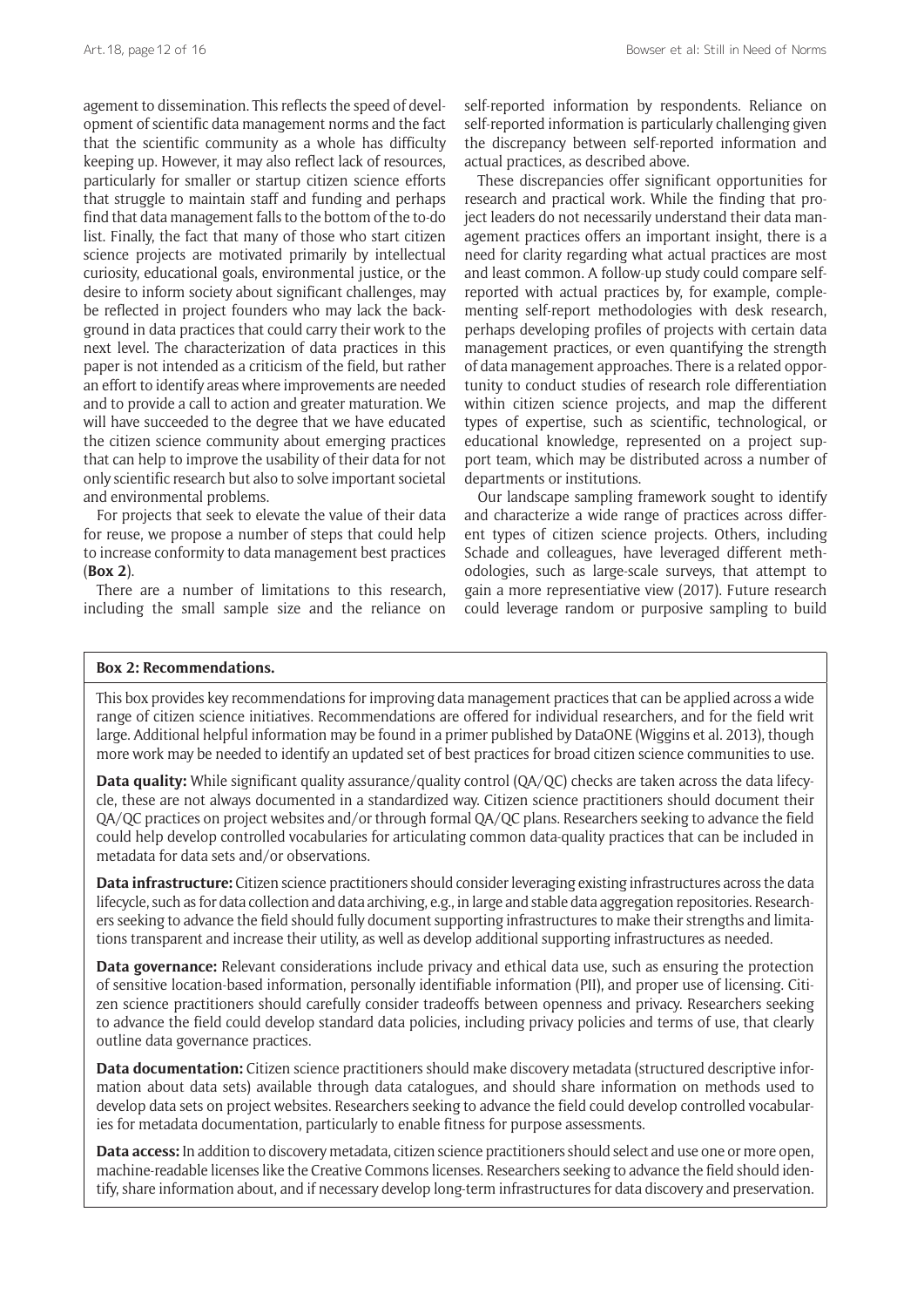on these studies and potentially investigate the role of a single variable, such as project governance model, in data management.

Finally, future work could expand across the data lifecycle to focus on such aspects as data infrastructure and data security, or seek to do a direct comparative study between citizen science and research conducted through other means. To the final point, we believe that given the ethical imperatives around good data practices that enable open and FAIR data, citizen science could play a strong leadership role in the broader community of scientific research.

## **Data Accessibility Statement**

Because of the potentially sensitive nature of participant responses, qualitative data are not available for reuse.

#### **Notes**

- <sup>1</sup> Although citizen science and crowdsourcing differ in some respects, here the authors collectively refer to projects gathering data principally through the engagement of volunteers as citizen science projects.
- <sup>2</sup> The date of this study is notable, as 2011 marked the year that the US National Science Foundation (NSF) began mandating that principal investigators (PIs) must include a Data Management Plan as a core component of their proposal. The publication authored by Tenopir and colleagues in 2011, reporting on research activities conducted in 2010, can therefore be helpful as a benchmark for understanding norms before NSF policies took effect.
- <sup>3</sup> Accuracy is the degree to which a measurement measures the actual or real value (proximity to reality), and precision is the degree to which measurements of the same parameter real value are close to each other and/ or are consistent over time.
- <sup>4</sup> Landscape sampling is not a methodology that seeks to produce a sample that fully and comprehensively reflects trends within a population—rather, the goal of landscape sampling is to uncover a wide diversity of practices within a population.
- <sup>5</sup> NC State University's Institutional Review Board (IRB) classified this research as not involving human subjects and thus not requiring IRB review.
- <sup>6</sup> Share-alike licenses require users of data to contribute to the community any newly developed data or value-added services that build upon the original raw data, with the same license as initially assigned. Depending on the initial license, this may or may not result in derivative products being made available as open and free of charge.

## **Supplementary Files**

The supplementary files for this article can be found as follows:

- • **Appendix A.** Citizen Science Projects Reviewed. DOI: <https://doi.org/10.5334/cstp.303.s1>
- • **Appendix B.** Interview Protocol. DOI: [https://doi.](https://doi.org/10.5334/cstp.303.s2) [org/10.5334/cstp.303.s2](https://doi.org/10.5334/cstp.303.s2)

#### **Ethics and Consent**

NC State University's Institutional Review Board (IRB) classified this research as not involving human subjects and thus not requiring IRB review.

## **Acknowledgements**

Rorie Edwards at WDS was a critical contributor who facilitated Task Group online meetings as well as preparing the initial Task Group proposal that was submitted to CODATA. In addition, Carolynne Hultquist of the Earth Institute at Columbia University provided feedback that helped improve our final manuscript.

## **Funding Information**

The authors would like to acknowledge financial support from CODATA for a consultancy that greatly facilitated this research. Participation from AB and MM was supported by the Alfred P. Sloan Foundation. CC recognizes support from NSF #1835352, *Establishing Norms of Data Ethics in Citizen Science*. ADS recognizes support from NASA contract NNG13HQ04C for the continued operation of the Socioeconomic Data and Applications Center (SEDAC) and PB from the National Collaborative Research Infrastructure Strategy (NCRIS). TRC was funded in part by the Ministry of Science Technology, Taiwan (grant no. 108-2621- M-001-006 and 109-2621-M-001-001) and the Research Center for Information Technology Innovation, Academia Sinica. EF recognizes NIH, EPA, and Nippon Foundation. MH is funded by European Research Council (ERC) under the European Union's Horizon 2020 research and innovation programme (Grant agreement No. 694767, ERC-2015- AdG.

#### **Competing Interests**

The authors have no competing interests to declare.

## **Author Contributions**

ADS, CC, and TRC co-chaired the CODATA Task Group and obtained funding. AB led development of the sampling frame and MH interviewed protocol. CC hosted AB on a research sabbatical. AB, CC, ADS, AW, PB, TRC, EMF, and MH interviewed project managers. AB, ADS, AW, CC, and PB wrote and edited the initial draft of the manuscript; CC, ADS, AW, PB, TRC, EMF, and MH advised on the research question and study design, and provided edits to the manuscript. MM contributed figures and copious edits.

## **References**

- **Aceves-Bueno, E, Adeleye, AS, Feraud, M, Huang, Y, Tao, M, Yang, Y** and **Anderson, SE.** 2017. The accuracy of citizen science data: a quantitative review. *The Bulletin of the Ecological Society of America*, 98(4): 278–290. DOI: <https://doi.org/10.1002/bes2.1336>
- **Bastin, L, Schade, S** and **Schill, C.** 2017. Data and metadata management for better VGI reusability. *Citizen Sensor*, 249. DOI:<https://doi.org/10.5334/bbf.k>
- **Bonney, R.** 1996. Citizen science: a lab tradition. *Living Bird*, 15(4): 7–15.
- **Bonney, R, Cooper, C, Dickinson, J, Kelling, S, Phillips, T, Rosenberg, KV** and **Shirk, J.** 2009. Citizen science: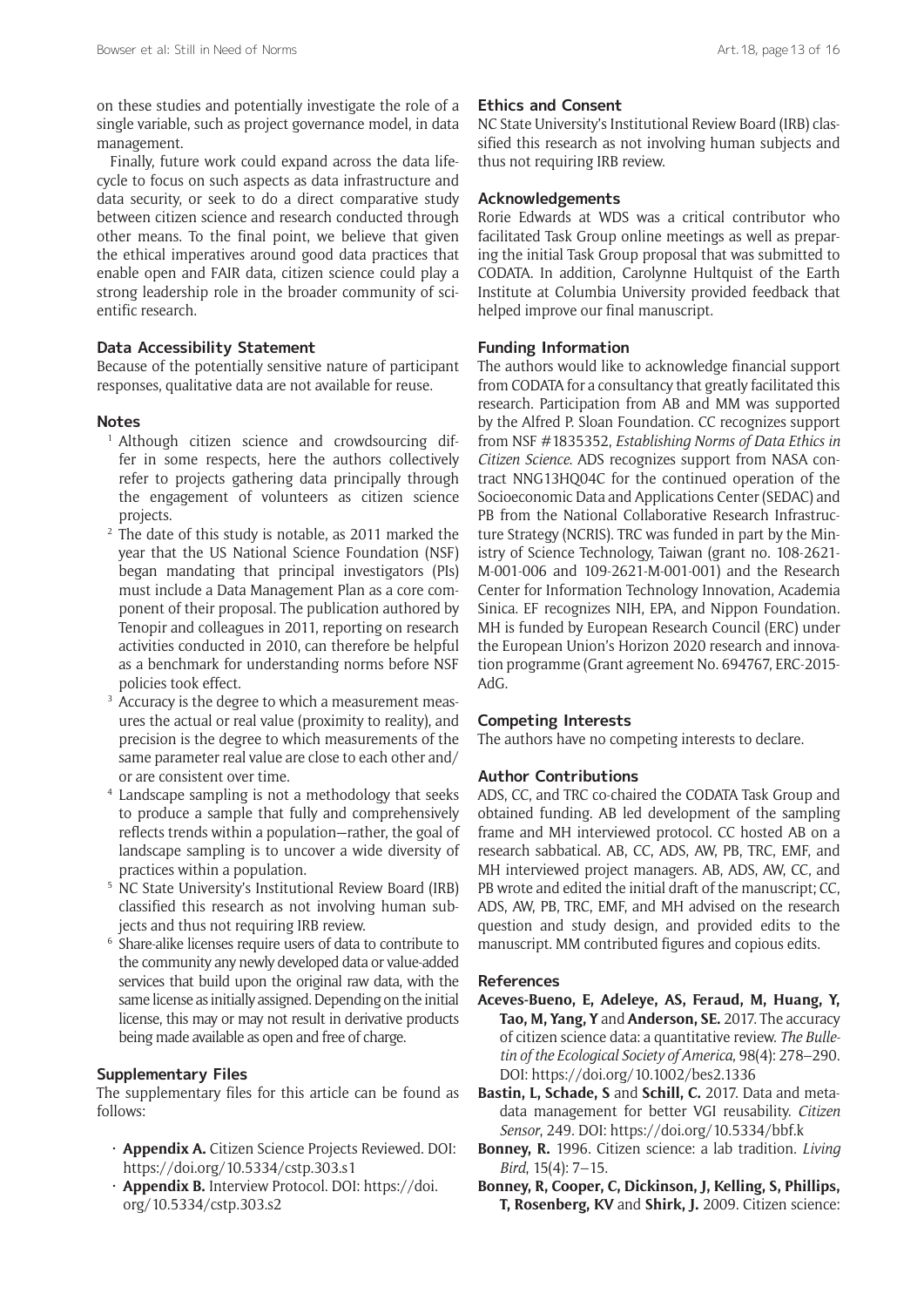a developing tool for expanding science knowledge and scientific literacy. *BioScience*, 59: 977–984. DOI: <https://doi.org/10.1525/bio.2009.59.11.9>

- **Bonney, R, Phillips, T, Ballard, H** and **Enck, J.** 2016. Can citizen science enhance public understanding of science? *Public Understanding of Science*, 25(1): 2–16. DOI: [https://doi.org/10.1177/096366251560](https://doi.org/10.1177/0963662515607406) [7406](https://doi.org/10.1177/0963662515607406)
- **Bos, N, Zimmerman, A, Olson, J, Yew, J, Yerkie, J, Dahl, E** and **Olson, G.** 2007. From shared databases to communities of practice: A taxonomy of collaboratories. *Journal of Computer-Mediated Communication*, 12(2): 652-672. DOI: [https://doi.org/10.1111/j.1083-](https://doi.org/10.1111/j.1083-6101.2007.00343.x) [6101.2007.00343.x](https://doi.org/10.1111/j.1083-6101.2007.00343.x)
- **Bowser, A, Shilton, K, Preece, J** and **Warrick, E.** 2017. Accounting for privacy in citizen science: Ethical research in a context of openness. In: *Proceedings of the 17th ACM conference on Computer supported cooperative work & social computing*, 2124–2136. Seattle WA, February 2017. DOI: [https://doi.](https://doi.org/10.1145/2998181.2998305) [org/10.1145/2998181.2998305](https://doi.org/10.1145/2998181.2998305)
- **Bowser, A, Wiggins, A, Shanley, L, Preece, J** and **Henderson, S.** 2014. Sharing data while protecting privacy in citizen science. *Interactions*, 21(1): 70–73. DOI: <https://doi.org/10.1145/2540032>
- **Bowser, A** and **Wiggins, A.** 2015. Privacy in participatory research: Advancing policy to support human computation. *Human Computation*, 2(1): 19–44. DOI: [https://](https://doi.org/10.15346/hc.v2i1.3) [doi.org/10.15346/hc.v2i1.3](https://doi.org/10.15346/hc.v2i1.3)
- **Brenton, P, von Gavel, S, Vogel, E** and **Lecoq, ME.** 2018. Technology infrastructure for citizen science. In: Hecker, S, Haklay, M, Bowser, A, Makuch, Z, Vogel, J and Bonn, A (eds). *Citizen Science: Innovation in Open Science, Society and Policy*. London: UCL Press. DOI: <https://doi.org/10.14324/111.9781787352339>
- **Castell, N, Dauge, FR, Schneider, P, Vogt, M, Lerner, U, Fishbain, B, Broday, D** and **Bartonova, A.** 2017. Can commercial low-cost sensor platforms contribute to air quality monitoring and exposure estimates? *Environment International*, 99: 293–302. DOI: [https://doi.](https://doi.org/10.1016/j.envint.2016.12.007) [org/10.1016/j.envint.2016.12.007](https://doi.org/10.1016/j.envint.2016.12.007)
- **Chapman, AD.** 2005. *Principles of Data Quality, version 1.0*. Copenhagen: Global Biodiversity Information Facility ISBN 87-92020-03-8.
- **Cooper, C.** 2016. *Citizen science: How ordinary people are changing the face of discovery*. New York: The Overlook Press, Peter Mayer Publishers, Inc.
- **Cooper, CB, Hochachka, WM** and **Dhondt, AA.** 2012. The opportunities and challenges of Citizen Science as a tool for ecological research. In: Dickinson, JL and Bonney, R (eds). *Citizen Science: Public Collaboration in Environmental Research*. Ithaca, NY: Cornell University Press.
- **Crall, A, Newman, G, Stohlgren, T, Holfelder, K, Graham, J** and **Waller, D.** 2011. Assessing citizen science data quality: An invasive species case study. *Conservation Letters*, 4(6): 1–10. DOI: [https://doi.org/10.1111/](https://doi.org/10.1111/j.1755-263X.2011.00196.x) [j.1755-263X.2011.00196.x](https://doi.org/10.1111/j.1755-263X.2011.00196.x)
- **Curty, RG, Crowston, K, Specht, A, Grant, BW** and **Dalton, ED.** 2017. Attitudes and norms affecting sci-

entists' data reuse. *PloS one*, 12(12): e0189288. DOI: <https://doi.org/10.1371/journal.pone.0189288>

- **David, PA.** 2008. The Historical Origins of 'Open Science': An essay on patronage, reputation and common agency contracting in the scientific revolution. *Capitalism and Society*, 3(2): 1. DOI: [https://doi.org/10.2202/1932-](https://doi.org/10.2202/1932-0213.1040) [0213.1040](https://doi.org/10.2202/1932-0213.1040)
- **ECSA (European Citizen Science Association).** 2016. 10 Principles of Citizen Science. 2016. Available at [https://ecsa.citizen-science.net/engage-us/10-princi](https://ecsa.citizen-science.net/engage-us/10-principles-citizen-science)[ples-citizen-science](https://ecsa.citizen-science.net/engage-us/10-principles-citizen-science).
- **Eitzel, MV, Cappadonna, JL, Santos-Lang, C, Duerr, RE, Virapongse, A, West, SE, Kyba, CCM, Bowser, A, Cooper, CB, Sforzi, A, Metcalfe, AN, Harris, ES, Thiel, M, Haklay, M, Ponciano, L, Roche, J, Ceccaroni, L, Shilling, FM, Dörler, D, Heigl, F, Kiessling, T, Davis, BY** and **Jiang, Q.** 2017. Citizen science terminology matters: exploring key terms. *Citizen Science: Theory and Practice*, 2(1): 1. DOI: [https://doi.](https://doi.org/10.5334/cstp.96) [org/10.5334/cstp.96](https://doi.org/10.5334/cstp.96)
- **Follett, R** and **Strezov, V.** 2015. An analysis of citizen science based research: usage and publication patterns. *PloS one*, 10(11): e0143687. DOI: [https://doi.](https://doi.org/10.1371/journal.pone.0143687) [org/10.1371/journal.pone.0143687](https://doi.org/10.1371/journal.pone.0143687)
- **Gallo, T** and **Waitt, D.** 2011. Creating a successful citizen science model to detect and report invasive species. *BioScience*, 61(6): 459–465. DOI: [https://doi.](https://doi.org/10.1525/bio.2011.61.6.8) [org/10.1525/bio.2011.61.6.8](https://doi.org/10.1525/bio.2011.61.6.8)
- **Groom, Q, Weatherdon, L** and **Geijzendorffer, IR.** 2016. Is citizen science an open science in the case of biodiversity observations? *Journal of Applied Ecology*, 54(2): 612–617. DOI[: https://doi.org/10.1111/1365-](https://doi.org/10.1111/1365-2664.12767) [2664.12767](https://doi.org/10.1111/1365-2664.12767)
- **Haklay, M.** 2013. Citizen science and volunteered geographic information: Overview and typology of participation. In: Sui, D, Elwood, S, and Goodchild, L (eds). *Crowdsourcing Geographic Knowledge*, 105–122. Dordrecht: Springer. DOI: [https://doi.](https://doi.org/10.1007/978-94-007-4587-2_7) [org/10.1007/978-94-007-4587-2\\_7](https://doi.org/10.1007/978-94-007-4587-2_7)
- **Higgins, JW, Baillie, SR, Boughey, K, Bourn, NA, Foppen, RP, Gillings, S, Gregory, RD, Hunt, T, Jiguet, F, Lehikoinen, A** and **Musgrove, AJ.** 2018. Overcoming the challenges of public data archiving for citizen science biodiversity recording and monitoring schemes. *Journal of Applied Ecology*, 55(6): 2544– 2551. DOI: <https://doi.org/10.1111/1365-2664.13180>
- **Holdren, J.** 2015. *White House Memorandum Addressing Society and Scientific Challenges through Citizen Science and Crowdsourcing*. Washington, DC: White House Office of Science and Technology Policy.
- **Irwin, A.** 1995. *Citizen Science: A Study of People, Expertise, and Sustainable Development*. New York: Routledge.
- **Jennett, C, Kloetzer, L, Schneider, D, Iacovides, I, Cox, A, Gold, M, Fuchs, B, Eveleigh, A, Mathieu, K, Ajani, Z** and **Talsi, Y.** 2016. Motivations, learning and creativity in online citizen science. *Journal of Science Communication*, 15(3): A05. DOI: [https://doi.](https://doi.org/10.22323/2.15030205) [org/10.22323/2.15030205](https://doi.org/10.22323/2.15030205)
- **Kullenberg, C** and **Kasperowski, D.** 2016. What is citizen science?–A scientometric meta-analysis. *PloS one*,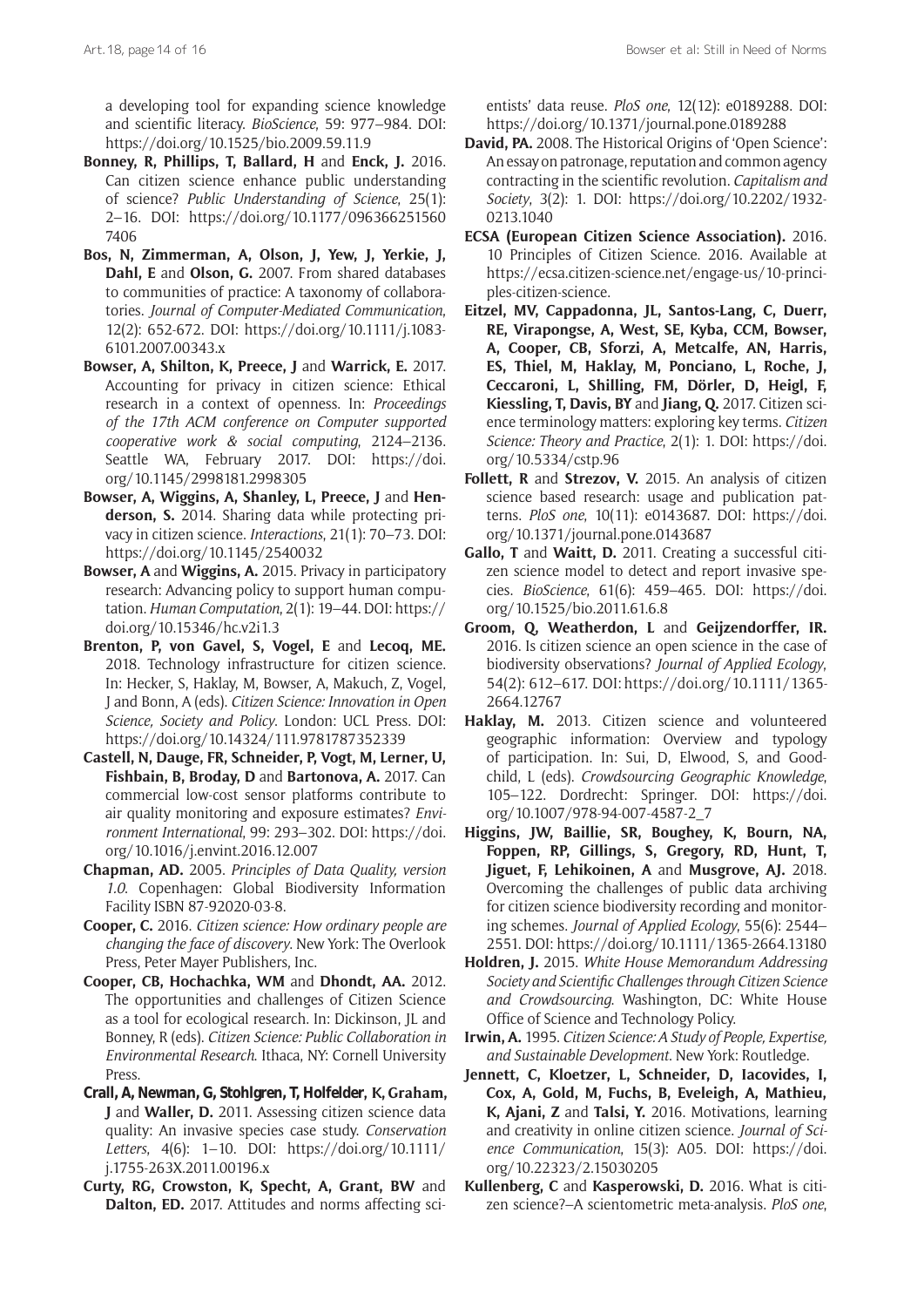11(1): e0147152. DOI: [https://doi.org/10.1371/jour](https://doi.org/10.1371/journal.pone.0147152)[nal.pone.0147152](https://doi.org/10.1371/journal.pone.0147152)

- **Kelling, S.** 2018. Improving Data Quality in eBird-the Expert Reviewer Network. *Biodiversity Information Science and Standards*, 2: e25394. DOI: [https://doi.](https://doi.org/10.3897/biss.2.25394) [org/10.3897/biss.2.25394](https://doi.org/10.3897/biss.2.25394)
- **Kosmala, M, Wiggins, A, Swanson, A** and **Simmons, B.** 2016. Assessing data quality in citizen science. *Frontiers in Ecology and the Environment*, 14(10): 551–560. DOI:<https://doi.org/10.1002/fee.1436>
- **Levin, N** and **Leonelli, S.** 2017. How does one "open" science? Questions of value in biological research. *Science, Technology, & Human Values*, 42(2): 280–305. DOI:<https://doi.org/10.1177/0162243916672071>
- **Lukyanenko, R, Parsons, J** and **Wiersma, YF.** 2016. Emerging problems of data quality in citizen science. *Conservation Biology*, 30(3): 447–449. DOI: [https://](https://doi.org/10.1111/cobi.12706) [doi.org/10.1111/cobi.12706](https://doi.org/10.1111/cobi.12706)
- **Mayernik, MS.** 2017. Open data: Accountability and transparency. *Big Data & Society*, 4(2): 2053951717718853. DOI:<https://doi.org/10.1177/2053951717718853>
- **Morello-Frosch, R, Brody, JG, Brown, P, Altman, RG, Rudel, RA** and **Pérez, C.** 2009. Toxic ignorance and right-to-know in biomonitoring results communication: A survey of scientists and study participants. *Environmental Health*, 8(1): 6. DOI: [https://doi.](https://doi.org/10.1186/1476-069X-8-6) [org/10.1186/1476-069X-8-6](https://doi.org/10.1186/1476-069X-8-6)
- **Munafò, MR, Nosek, BA, Bishop, DV, Button, KS, Chambers, CD, Du Sert, NP, Simonsohn, U, Wagenmakers, EJ, Ware, JJ** and **Ioannidis, JP.** 2017. A manifesto for reproducible science. *Nature Human Behaviour*, 1(1): 0021. DOI: [https://doi.org/10.1038/](https://doi.org/10.1038/s41562-016-0021) [s41562-016-0021](https://doi.org/10.1038/s41562-016-0021)
- **Nascimento, S, Rubio Iglesias, JM, Owen, R, Schade, S** and **Shanley, L.** 2018. Citizen science for policy formulation and implementation. In: Hecker, S, Haklay, M, Bowser, A, Makuch, Z, Vogel, J and Bonn, A (eds). *Citizen Science: Innovation in Open Science, Society and Policy*. London: UCL Press. DOI: [https://doi.](https://doi.org/10.14324/111.9781787352339) [org/10.14324/111.9781787352339](https://doi.org/10.14324/111.9781787352339)
- **Nature.** 2015. Editorial: Rise of the citizen scientist. *Nature*, 524(7565): 265. DOI: [https://doi.](https://doi.org/10.1038/524265a) [org/10.1038/524265a](https://doi.org/10.1038/524265a)
- **OECD.** 2020. Open Science. *OECD,* 2020*.* Available at: [https://www.oecd.org/science/inno/open-science.](https://www.oecd.org/science/inno/open-science.htm) [htm.](https://www.oecd.org/science/inno/open-science.htm)
- **Parrish, JK, Burgess, H, Weltzin, JF, Fortson, L, Wiggins, A** and **Simmons, B.** 2018. Exposing the science in citizen science: Fitness to purpose and intentional design. *Integrative and comparative biology*, 58(1): 150–160. DOI: <https://doi.org/10.1093/icb/icy032>
- **Roman, L, Scharenbroch, B, Ostberg, J, Mueller, L, Henning, J, Koeser, A, Sanders, J, Betz, D** and **Jordan, R.** 2016. Data quality in citizen science urban tree inventories. *Urban Forestry & Urban Greening*, 22: 124–135. DOI:<https://doi.org/10.1016/j.ufug.2017.02.001>
- **Rotman, D, Preece, J, Hammock, J, Procita, K, Hansen, D, Parr, C, Lewis, D** and **Jacobs, D.** 2012. Dynamic changes in motivation in collaborative citizen-science projects. In *Proceedings of the 15th*

*ACM conference on Computer supported cooperative work & social computing*, 217–226. Vancouver, Canada, on March 15–18, 2012. DOI: [https://doi.](https://doi.org/10.1145/2145204.2145238) [org/10.1145/2145204.2145238](https://doi.org/10.1145/2145204.2145238)

- **Schade, S, Tsinaraki, C** and **Roglia, E.** 2017. Scientific data from and for the citizen. *First Monday*, 22(8). DOI: <https://doi.org/10.5210/fm.v22i8.7842>
- **Shirk, J, Ballard, H, Wilderman, CC, Phillips, T, Wiggins, A, Jordan, R, McCallie, E, Minarchek, M, Lewenstein, BV, Krasny, ME** and **Bonney, R.** 2012. Public participation in scientific research: A framework for deliberate design. *Ecology and society*, 17(2): 29. DOI: <https://doi.org/10.5751/ES-04705-170229>
- **Sheppard, SA, Wiggins, A** and **Terveen, L.** 2014. Capturing quality: Retaining provenance for curated volunteer monitoring data. In *Proceedings of the 17th ACM conference on Computer supported cooperative work & social computing*, 1234–1245. Baltimore, MD, on 15–18 February 2014. DOI: [https://doi.](https://doi.org/10.1145/2531602.2531689) [org/10.1145/2531602.2531689](https://doi.org/10.1145/2531602.2531689)
- Silvertown, J. 2009. A new dawn for citizen science. *Trends in Ecology & Evolution*, 24(9): 467–471. DOI: <https://doi.org/10.1016/j.tree.2009.03.017>
- **Specht, H** and **Lewandowski, E.** 2018. Biased Assumptions and Oversimplifications in Evaluations of Citizen Science Data Quality. *The Bulletin of the Ecological Society of America*, 99(2): 251–256. DOI: [https://doi.](https://doi.org/10.1002/bes2.1388) [org/10.1002/bes2.1388](https://doi.org/10.1002/bes2.1388)
- **Storksdieck, M, Shirk, JL, Cappadonna, JL, Domroese, M, Göbel, C, Haklay, M, Miller-Rushing, AJ, Roetman, P, Sbrocchi, C** and **Vohland, K.** 2016. Associations for Citizen Science: Regional Knowledge, Global Collaboration. *Citizen Science: Theory and Practice*, 1(2). DOI: <https://doi.org/10.5334/cstp.55>
- **Sturm, U, Gold, M, Luna, S, Schade, S, Ceccaroni, L, Kyba, CCM, Claramunt, B, Haklay, M, Kasperowski, D, Albert, A** and **Piera, J.** 2017. Defining principles for mobile apps and platforms development in citizen science. *Research Ideas and Outcomes*, 3: e21283. DOI: <https://doi.org/10.3897/rio.3.e21283>
- **Sullivan, B., Phillips, T, Dayer, AA, Wood, CL, Farnsworth, A, Iliff, MJ, Davies, IJ, Wiggins, A, Fink, D, Hochachka, WM** and **Rodewald, AD.** 2017. Using open access observational data for conservation action: A case study for birds. *Biological Conservation*, 208: 5–14. DOI: [https://doi.org/10.1016/j.bio](https://doi.org/10.1016/j.biocon.2016.04.031)[con.2016.04.031](https://doi.org/10.1016/j.biocon.2016.04.031)
- **Tenopir, C. Allard, S, Douglass, K, Aydinoglu, A, Wu, L, Read, E, Manoff, M** and **Frame, M.** 2011. Data Sharing by scientists: Practices and perceptions. *PLoS One*, 6(6): e21101. DOI: [https://doi.org/10.1371/journal.](https://doi.org/10.1371/journal.pone.0021101) [pone.0021101](https://doi.org/10.1371/journal.pone.0021101)
- **Tenopir, C, Dalton, ED, Allard, S, Frame, M, Pjesivac, I, Birch, B, Pollock, D** and **Dorsett, K.** 2015. Changes in data sharing and data reuse practices and perceptions among scientists worldwide. *PloS One*, 10(8): e0134826. DOI: [https://doi.org/10.1371/journal.](https://doi.org/10.1371/journal.pone.0134826) [pone.0134826](https://doi.org/10.1371/journal.pone.0134826)
- **van der Velde, T, Milton, DA, Lawson, TJ, Wilcox, C, Lansdell, M, Davis, G** and **Hardesty, BD.** 2017. Com-